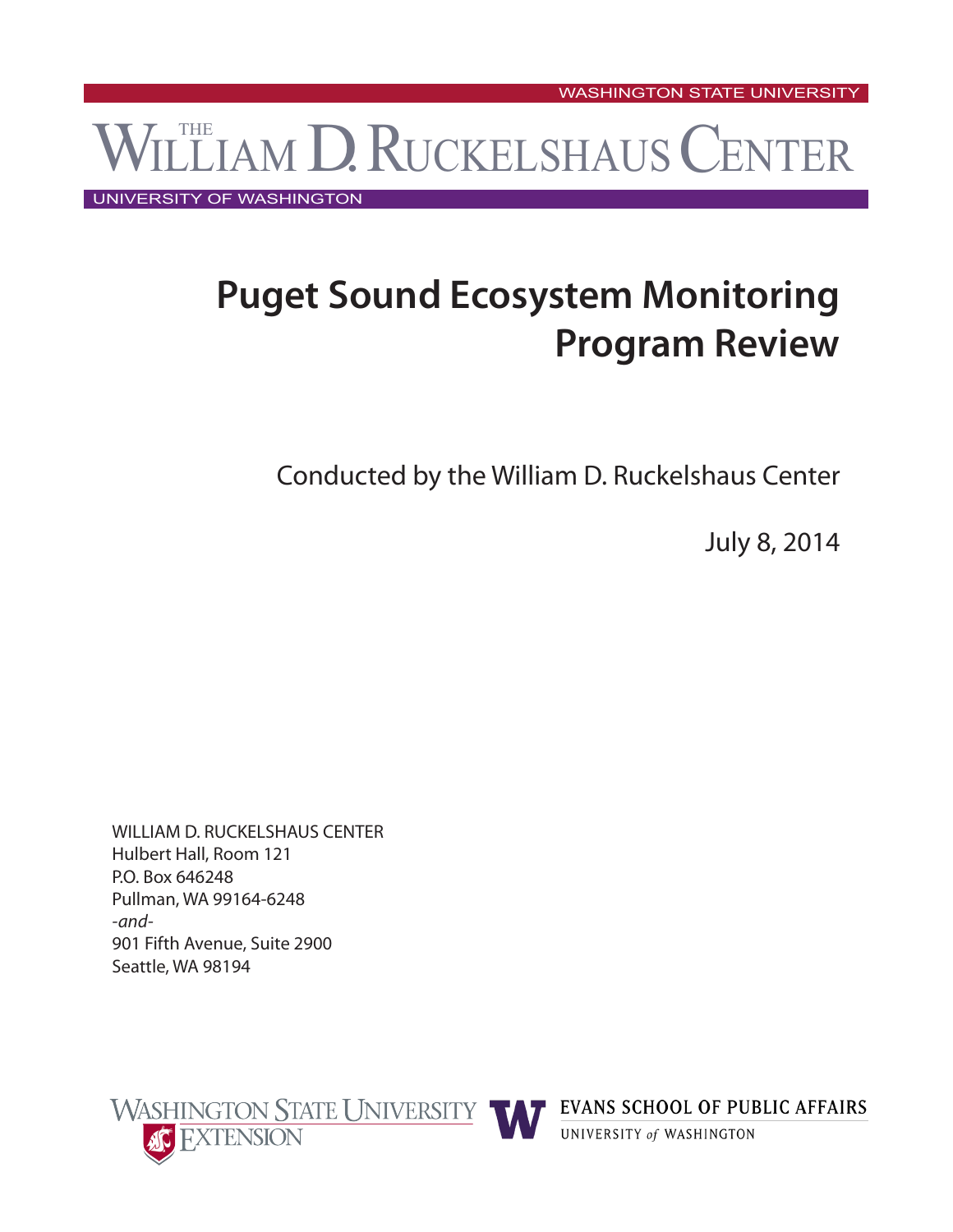*The Review Team is deeply grateful to the many individuals who gave their time and energy to be interviewed, and to otherwise inform this report.*

#### **Review Team Members**

**Amanda Murphy**, Ruckelshaus Center Project and Research Specialist, WSU Extension Faculty **Meghan Bunch**, Ruckelshaus Center Graduate Intern, UW Evans School of Public Affairs **Rob McDaniel**, Director, WSU Extension Community & Economic Development Program **Stephen Page**, Associate Professor, UW Evans School of Public Affairs **Michael Kern**, Director, The William D. Ruckelshaus Center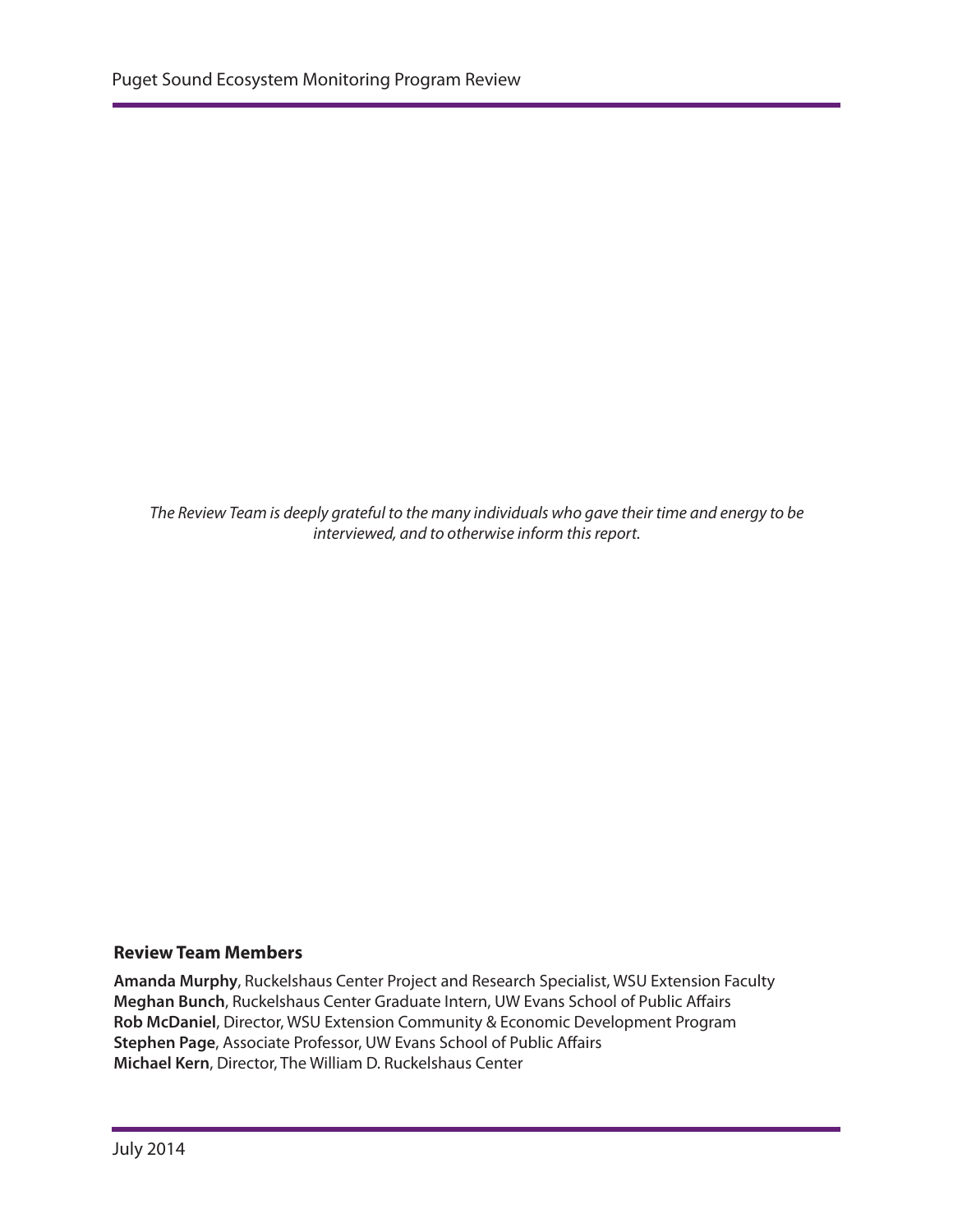## **Table of Contents**

| EXECUTIVE SUMMARY 4 |                                                                                                                                                                                                                                      |    |
|---------------------|--------------------------------------------------------------------------------------------------------------------------------------------------------------------------------------------------------------------------------------|----|
| I.                  | INTRODUCTION 8                                                                                                                                                                                                                       |    |
|                     | II. REVIEW PROCESS <u>Express and a series of the series of the series of the series of the series of the series of the series of the series of the series of the series of the series of the series of the series of the series</u> |    |
|                     | A. INTERVIEW PROCESS AND PROTOCOL 8                                                                                                                                                                                                  |    |
|                     | 9. DATA ANALYSIS ANALYSIS ANALYSIS ANALYSIS AND RELEVEN BE ON MARKET AND RELEVEN BE ON MARKET AND RELEVEN BE O                                                                                                                       |    |
|                     |                                                                                                                                                                                                                                      |    |
|                     | A. THE PSEMP'S EFFECTIVENESS OVERALL [10] [10] THE PSEMP'S EFFECTIVENESS OVERALL                                                                                                                                                     |    |
|                     |                                                                                                                                                                                                                                      |    |
|                     | C. ACCOUNTABILITY [10] 10                                                                                                                                                                                                            |    |
|                     | D. DECISION-MAKING 11                                                                                                                                                                                                                |    |
|                     |                                                                                                                                                                                                                                      |    |
|                     | F. COMMUNICATION 22                                                                                                                                                                                                                  |    |
|                     | G. RESOURCES 13                                                                                                                                                                                                                      |    |
|                     | H. OBJECTIVITY AND TRUST ENTITLED TO A 23 YO F. 23 YO F. 24 YO F. 25 YO F. 25 YO F. 25 YO F. 2010                                                                                                                                    |    |
|                     | I. INDEPENDENCE 14                                                                                                                                                                                                                   |    |
|                     | J. BROAD REPRESENTATION AND PARTICIPATION ENTITLED AT A 14                                                                                                                                                                           |    |
|                     | IV. CONCLUSIONS PARAMETERS AND RESERVE TO A CONCLUSIONS                                                                                                                                                                              | 15 |
|                     | V. RECOMMENDATIONS Express and the contract of the contract of the contract of the contract of the contract of the contract of the contract of the contract of the contract of the contract of the contract of the contract of       | 15 |
|                     |                                                                                                                                                                                                                                      |    |

#### **DISCLAIMER**

*The following report was prepared by the William D. Ruckelshaus Center, a joint effort of the University of Washington and Washington State University whose mission is to act as a neutral resource for collaborative problem solving in the State of Washington and Pacific Northwest. University leadership and the Center's Advisory Board support the preparation of this and other reports produced under the Center's auspices. However, the key themes contained in this report are intended to reflect the opinions of the interviewed parties, and the findings are those of the Center's assessment team. Those themes and findings do not represent the views of the universities or Advisory Board members.*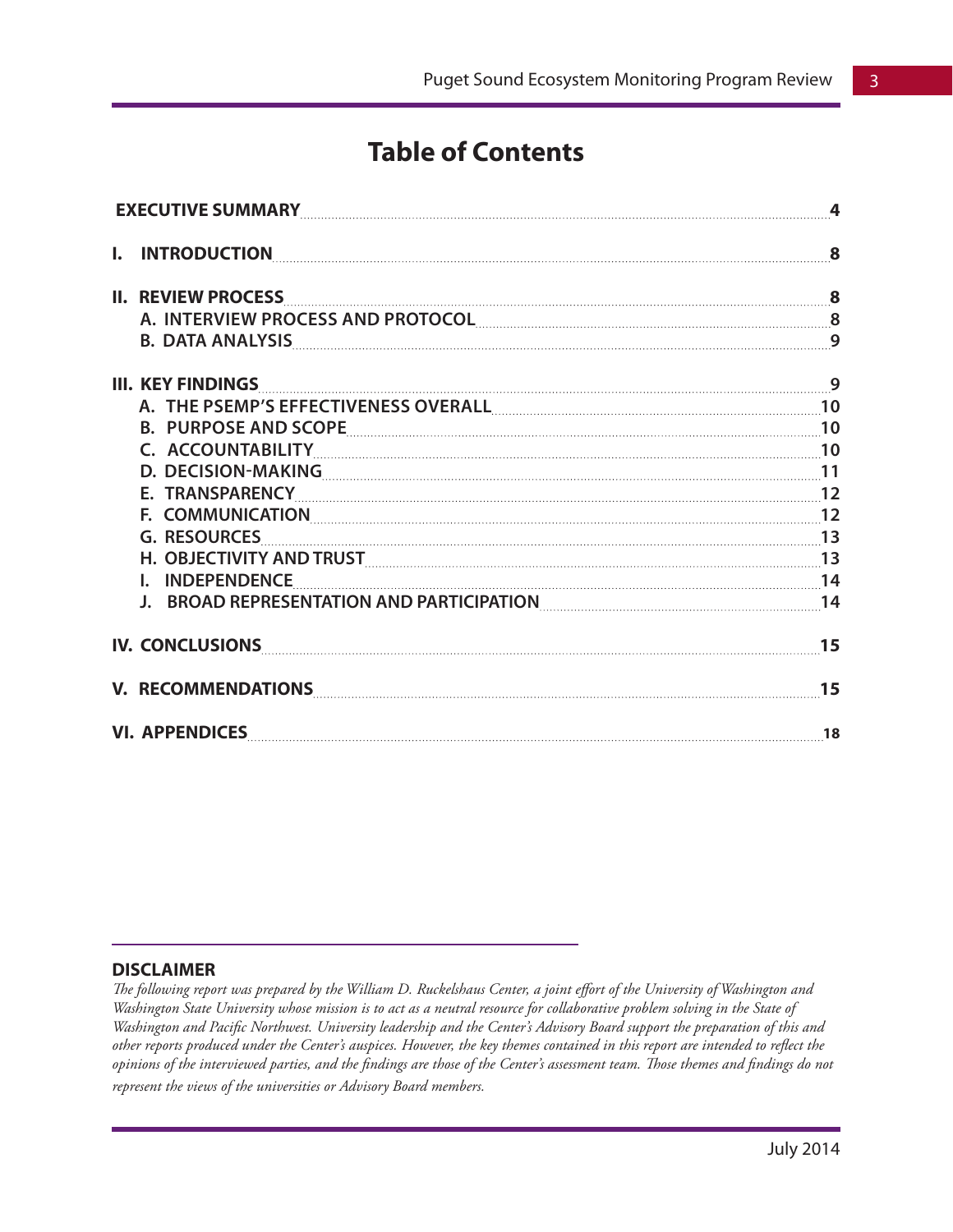## **EXECUTIVE SUMMARY**

The Puget Sound Ecosystem Monitoring Program (PSEMP) was established to create and support a collaborative, inclusive, and transparent approach to regional monitoring and assessment that builds upon and facilitates communication among the many monitoring programs and efforts operating in Puget Sound.<sup>1</sup> In the resolution setting up the PSEMP, the Puget Sound Partnership's (Partnership) Leadership Council required a two-year review of the PSEMP by: *an objective and independent entity to assess whether essential characteristics, particularly transparent decision-making, availability and credibility of data, and accountability and trust, are being achieved*. The Leadership Council requested that the William D. Ruckelshaus Center<sup>2</sup> (Center) conduct the review. In addition to the characteristics listed in the resolution, the Leadership Council asked the Center to assess objectivity, independence, and broad representation of the PSEMP.

A Review Team, comprised of Center-affiliated faculty and staff from the University of Washington (UW) and Washington State University (WSU) carried out the review using an interview-based assessment process. The Review Team developed a set of protocols to guide the assessment process and conducted 36 semi-structured interviews with individuals involved in the PSEMP. The goal was to capture the range of perspectives on the PSEMP's essential characteristics. The Review Team analyzed the interviews and developed key findings and recommendations, as summarized below. Recommendations focus on clarifying the PSEMP's purpose and scope; improving communication; clarifying roles, responsibilities and decision-making authority; building collective leadership capacity within the Steering Committee; and addressing staffing, resources, and participation constraints. They are discussed in greater detail within the full report.

#### **Key Findings**

Key findings in the report cover both the essential characteristics that were the focus of the interviews, as well as other important issues that arose out of the interview process.

#### **Overall: Interviewees reported that, for a fairly nascent program, the PSEMP is off to a good start. The vast majority favored working to improve the PSEMP's current organizational structure and processes over restructuring the effort. Furthermore:**

- It was noted that because of the PSEMP, new opportunities exist for scientists, researchers, and decision-makers to share information about monitoring. This was frequently mentioned as one of the most positive contributions of the PSEMP.
- Almost all interviewees specifically stated that the workgroups were one of the most effective features of the PSEMP, particularly the Stormwater and Marine Waters workgroups.

#### **Purpose and Scope: There were notable inconsistencies in the way interviewees described the purpose of the PSEMP.**

These inconsistencies may be the result of variations in the way the PSEMP's purpose is presented in its bylaws, charter, website, and within other documents and presentations.

<sup>1</sup> Puget Sound Partnership. "2013 State of the Sound Report: A Biennial Report on the Recovery of Puget Sound", p. 68, available from www. psp.wa.gov/sos.php.

<sup>2</sup> The Center is a neutral resource for collaborative problem solving in the state of Washington and the Pacific Northwest, providing expertise to improve the quality and availability of voluntary collaborative approaches for policy development and multi-party dispute resolution. The Center is a joint effort of Washington's two research universities, the University of Washington (UW) and Washington State University (WSU) (for more information, see Appendix A or visit www.ruckelshauscenter.wsu.edu)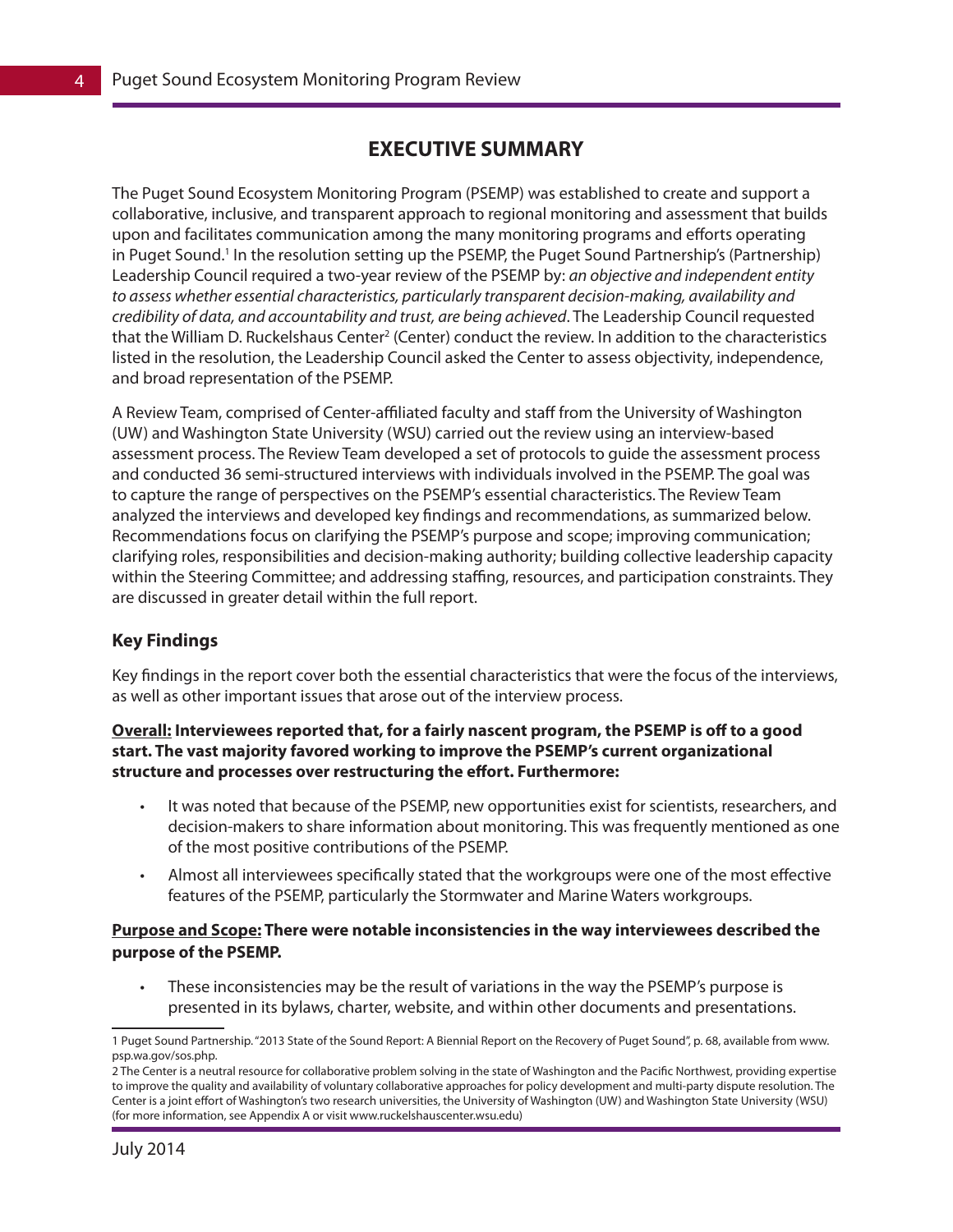#### **Accountability: Responses varied widely about whether or not accountability exists and about to whom, and for what the PSEMP is accountable.**

Interviewees defined accountability as "Are we doing what we said we were going to do?" Many were unsure whether or not accountability exists. Some stated it is not clear what the program has or is supposed to accomplish, and others stated it was too early to determine.

#### **Decision-making: Interviewees spoke favorably of the PSEMP's use of collaborative and consensus-based approaches to decision-making. However, many noted a lack of clarity about the types of decisions needing to be made, the level of agreement such decisions would need, and the overall decision-making authority of the Steering Committee.**

Interviewees commented that decision-making has been slow, and focused on operational processes. Additional comments stated that inconsistent meeting attendance has sometimes led to the Steering Committee revisiting previously agreed upon decisions.

#### **Transparency: Interviewees emphasized the importance of transparency and overwhelmingly said** *yes***, the PSEMP is transparent in its decision-making. However, concerns exist regarding the PSEMP's capacity to maintain transparency.**

- Nearly all interviewees defined transparency as unrestricted access to the program and the information it generates.
- Many interviewees stressed that, for the PSEMP to maintain transparency, there is an ongoing need for staff support and continued active participation of members.

#### **Communication: Responses varied regarding the effectiveness of the PSEMP's internal and external communications.**

- The State of the Sound, Vital Signs, the PSEMP website, and products of the Stormwater and Marine Waters workgroups were frequently mentioned as effective examples of external communication.
- Many interviewees stated that communication between the Steering Committee and the workgroups has been less effective. Reasons mentioned included a lack of clarity about who was responsible for communications, inconsistent Steering Committee participation, and insufficient resources such as staff support.
- Interviewees expressed the need for a cohesive communications strategy and more resources for public outreach.

#### **Resources: Nearly all interviewees identified aspects of the PSEMP they believe to be underresourced.**

Most frequently mentioned was the Steering Committee and its need for more resources; included here were greater staff support, web communication support, facilitation, and meeting management tools.

**Objectivity and Trust: Nearly all interviewees said the PSEMP is objective and trustworthy in its actions. They pointed to the diverse and broad representation of its participants, which encourages collaboration and discourages actions that only benefit individual interests.**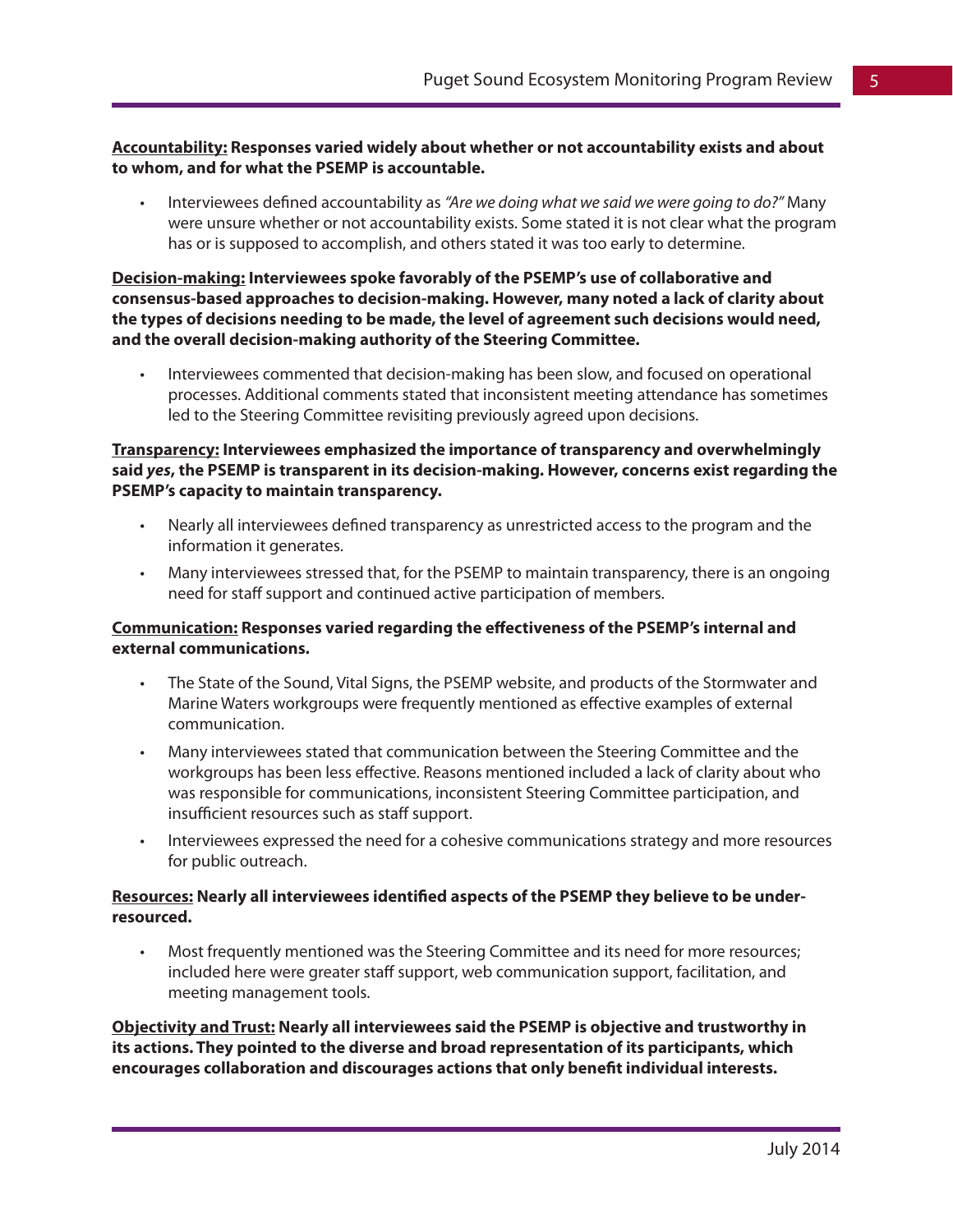- Transparency was said to be important for ensuring that trust and objectivity are maintained.
- Pointing to the fact the PSEMP does not generate monitoring data, many interviewees said it was difficult to know whether or not the PSEMP is meeting its goal to ensure monitoring data is credible, available, and can be trusted. Some noted the entities represented on the PSEMP are responsible for ensuring this goal is being met. Some also said the workgroups have been an effective venue for making sure this goal is being achieved.

#### **Independence: Responses varied widely regarding the independence of the PSEMP.**

- Some interviewees defined independence in terms of organizational status (whether or not the PSEMP is or should be an autonomous entity responsible for coordinating monitoring). Others focused on whether the extent and intent of the PSEMP's work was being influenced by the Partnership and its staff.
- • Some interviewees noted the dependence on the Partnership for staff support to the PSEMP has led to a perception of undue influence.
- Many noted that, while the Steering Committee is chartered as an independent decisionmaking body of the program, there is a lack of clarity on the Committee's decision-making authority and to what entity and/or entities the Committee delivers its decisions.

**Broad Representation and Participation: Nearly all interviewees said** *yes***, the PSEMP is broadly representative. However inconsistent participation of members, especially within the Steering Committee, can hamper broad representation in important discussions and decisions.**

- Interviewees identified five Steering Committee seat vacancies, and a lack of participation and/or representation from business and industry, agriculture, and tribes.
- Many reasons were given for why participation has been inconsistent. These include ambiguity about current accomplishments and future goals, a lack of clarity about the Steering Committees decision-making authority, the volunteer time required and having to take personal time, and slow-moving decision-making processes. Interviewees expressed concern that diminishing participation could impact the objectivity and trust of PSEMP.

#### **Conclusions**

The Review Team heard a great deal of optimism about the PSEMP and support for the continual improvement of the current organizational structure and processes to ensure its future success. The Review Team concludes that there are elements of the current organizational structure of the PSEMP that if addressed, would help the program reach its full potential.

- **• A shared definition of the purpose and roles and responsibilities of the PSEMP is lacking** across the various program components. The uncertainty in "what are we about," "where are we going" and "who has the authority to guide us" needs to be addressed to prevent the fracturing of common direction in the near future.
- The Steering Committee is central to the PSEMP's ability to function. Therefore, emphasis should be placed on **ensuring the Steering Committee has what is necessary to successfully lead the program**. In addition, the role of the Steering Committee in relation to the Partnership Leadership Council, Ecosystem Coordination Board, Science Panel, and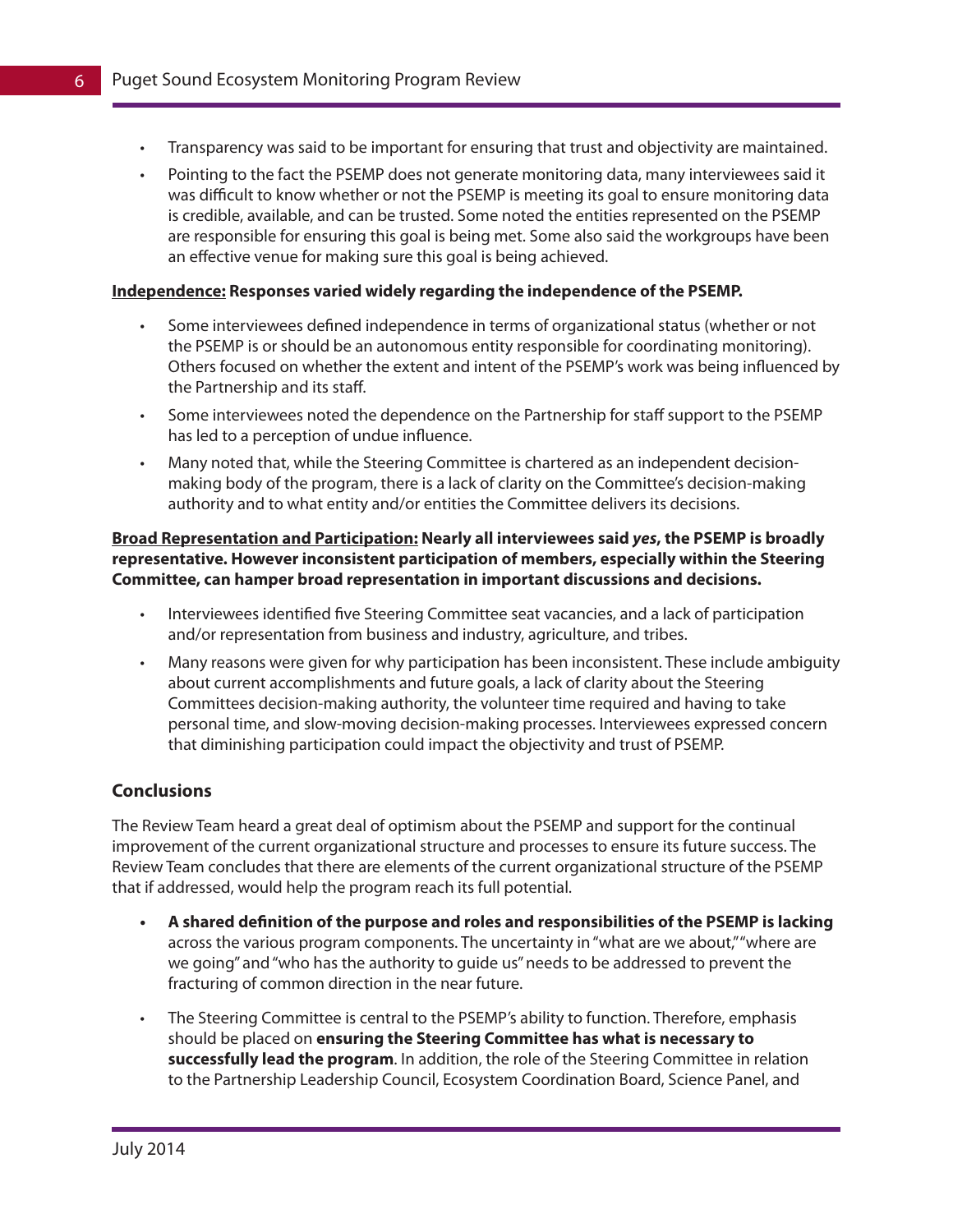contributed staff is not clear, nor commonly understood, and should be addressed.

The PSEMP is under resourced. It may be the case that, by addressing the issues identified above, the level of support may prove to be sufficient. But there are enough statements in the interviews to suggest that the PSEMP requires greater staff support, facilitation, and financial resources.

#### **Recommendations**

#### **1. Clarify Purpose and Scope**

Clarify the PSEMP's purpose, vision, and scope of responsibilities. Develop and use consistent language in communicating the PSEMP's purpose, vision, and scope of responsibilities throughout all levels of the organization and across documents.

#### **2. Continue Improving Communication**

- The Steering Committee should agree upon a realistic schedule for routinely communicating and interacting with work groups. Consider assigning a Steering Committee member to each work group to serve as an official liaison.
- • Arrange for a year-end report from the Steering Committee and each work group. This information can then be combined to generate a year-end report of the PSEMPs accomplishments.

#### **3. Clarify Roles, Responsibilities, and Decision-Making Authority**

Eliminate areas of ambiguity in the organizational structure of the PSEMP by clarifying the roles, responsibilities, and decision-making authority of: the Steering Committee; Partnership staff; workgroup leads and members; Leadership Council; Science Panel; and the Ecosystem Coordination Board. These clarifications will also serve to address some of the ambiguity surrounding accountability.

#### **4. Build Collective Leadership Capacity within the Steering Committee**

- • The Steering Committee should decide what leadership roles it needs from its chair, co-chair, and Partnership staff support.
- • Consider providing training opportunities for chairs, co-chairs, and support staff to refresh their facilitation, meeting management, and group-process skills.
- Provide a new-member orientation session. Consider developing a packet of orientation materials on the PSEMP.

#### **5. Address Staffing, Resource, and Participation Constraints**

Consider increasing staff support to assist with logistics for the Steering Committee and work groups. Also consider hiring staff outside the Partnership to help diversify staff representation.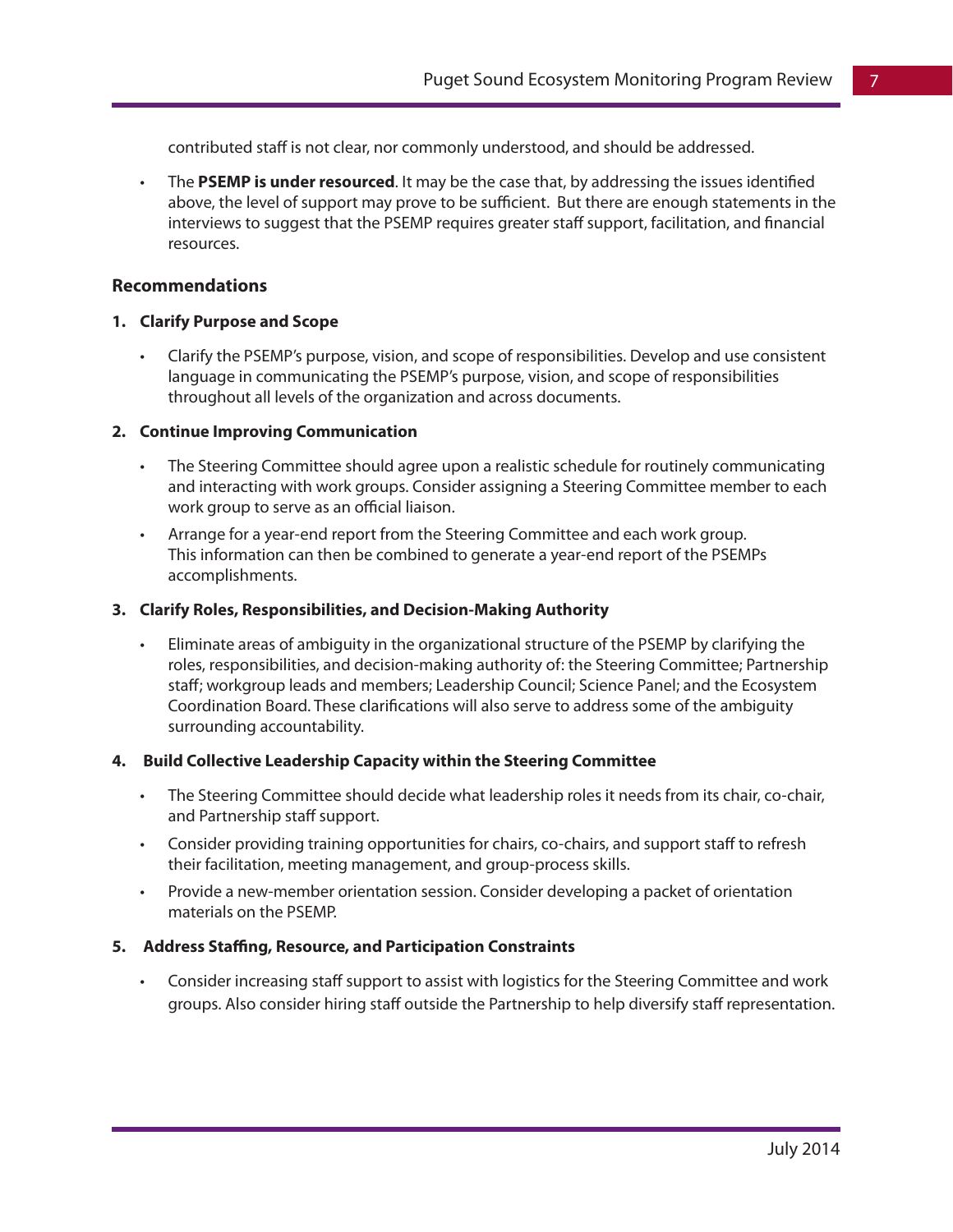## **I. INTRODUCTION**

The Puget Sound Ecosystem Monitoring Program (PSEMP) was established to create and support a collaborative, inclusive, and transparent approach to regional monitoring and assessment that builds upon and facilitates communication among the many monitoring programs and efforts operating in Puget Sound.<sup>1</sup> In the resolution setting up the PSEMP, the Puget Sound Partnership's (Partnership) Leadership Council required a two-year review of the PSEMP by: *an objective and independent entity to assess whether essential characteristics, particularly transparent decision-making, availability and credibility of data, and accountability and trust, are being achieved.* The Leadership Council requested that the William D. Ruckelshaus Center (Center) conduct the review. The Center is a neutral resource for collaborative problem solving in the state of Washington and the Pacific Northwest, providing expertise to improve the quality and availability of voluntary collaborative approaches for policy development and multi-party dispute resolution. The Center is a joint effort of Washington's two research universities, the University of Washington (UW) and Washington State University (WSU) (for more information, see Appendix A or visit www.ruckelshauscenter.wsu.edu). In addition to the characteristics listed in the resolution, the Leadership Council asked the Center to assess the objectivity, independence, and broad representation of the PSEMP.

A Review Team comprised of Center-affiliated faculty and staff from UW and WSU carried out the review using an interview-based assessment process (for a list of Review Team members, see Appendix A). The Review Team conducted 36 semi-structured interviews with individuals involved in the PSEMP. The goal was to capture a representative range of participants' perspectives on the essential characteristics being assessed. The information gathered during the interviews was used to prepare this report. The report begins with an explanation of the review process, followed by a synthesis of the essential characteristics and other key findings gained through the interview process, and concludes with recommendations. Supplemental information is provided in the appendices.

### **II. REVIEW PROCESS**

#### **A. Interview Process and Protocol**

From April through June 2014, the Review Team conducted 36 interviews with individuals who have or currently represent an interest in various councils, committees, and workgroups associated with the PSEMP (see Appendix B for interview list). Those interviewed include employees of federal, tribal, state, and local governments, as well as interests representing environmental, academic, agriculture, business, salmon recovery, and consultant perspectives, among others. Interviews were conducted by telephone. A consistent set of interview questions was used for all interviews (see Appendix C for a copy of the interview protocol and questions).

The process for identifying individuals to interview was iterative. To develop a broad list of potential interviewees, the Review Team used membership lists of the various councils, committees and workgroups, online sources, team member discussions, and informed-observer input. The Review Team then developed the following criteria to guide the selection of specific individuals to be interviewed.

<sup>1</sup> Puget Sound Partnership. "2013 State of the Sound Report: A Biennial Report on the Recovery of Puget Sound", p. 68, available from www. psp.wa.gov/sos.php.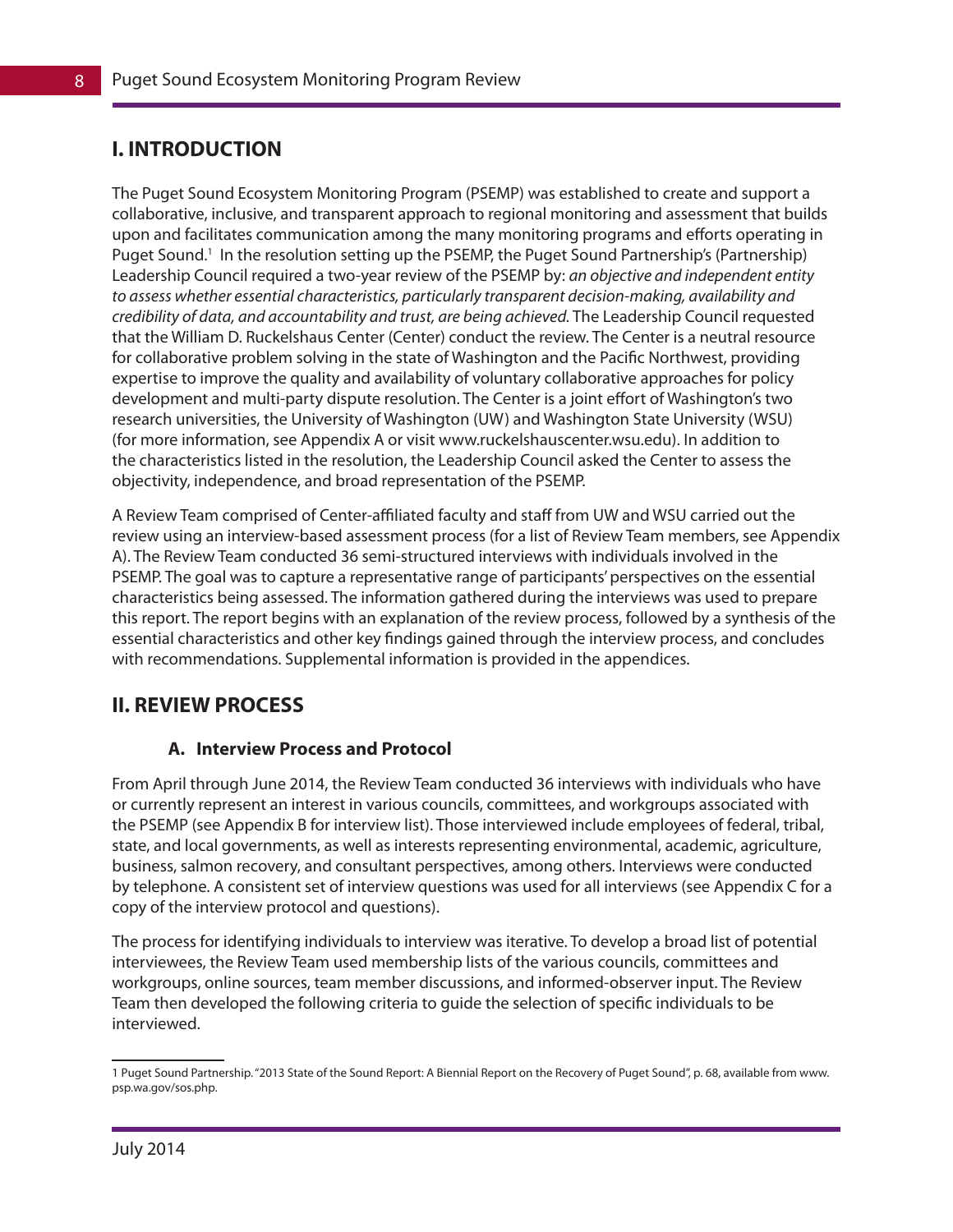- Active involvement in the PSEMP
- Broadly representative of the interests involved with or affected by the PSEMP
- Representative of the diverse perspectives and views on past and future monitoring efforts
- Organizational and/or subject matter expertise and leadership
- • Representative of varied tenure in state monitoring efforts
- Fit with project time and resource constraints

The Review Team also used a chain referral recruitment method to identify additional potential interviewees. In accordance with this method, each interviewee was asked to identify individuals, interests or groups that would be important to interview. A subset of interview slots were reserved for interviewees identified via this referral sampling method. The interview list is not meant to be exhaustive, but rather representative. The goal is for all interested parties to trust that—whether they were interviewed or not—their perspective is represented on the interview list and in the review.

The Review Team developed a set of protocols to govern the interview process, based on university research principles and best practices in the field of collaborative decision-making. Interviewees were invited by email and/or phone to participate in an interview and received background information explaining the process, purpose, and how the interview would be used. The preliminary information emphasized that the interview would be confidential, that the results would be aggregated in a summary report and specific statements would not be attributed to individual interviewees. Notes from the interviews were not retained beyond the drafting of the report, per research protocol.

#### **B. Data Analysis**

The review process is qualitative and the analysis involved the identification, organization, and interpretation of key findings from the interviews. After each interview, interviewers entered summaries into an anonymous spreadsheet to enable the assessment of the results of all the interviews in combination. Individual members of the Review Team analyzed the interview results separately and then convened as a team for analytical discussions regarding observations, key findings, recommendations, and successive drafts of this report.

### **III. KEY FINDINGS**

Key findings summarized in this section of the report cover both the essential characteristics, as outlined in the interview questions (see Appendix C), as well as other important findings that arose out of the interview process. Conducting 36 interviews with individuals who have or represent an interest in various councils, committees and workgroups associated with PSEMP provided a rich compilation of perspectives, opinions, and ideas. To identify key findings, the Review Team paid close attention to issues, perspectives, and/or ideas that arose frequently across all interviews, as well as those that were notable for their diversity, uniqueness, or originality. It is important to note that the key findings summarized in this report can be associated with a fairly wide range of responses in interviews, due to the qualitative nature of the review and the analysis process. The goal of this section is to provide a summary of key findings and not a list nor detailed explanation of all perspectives and ideas.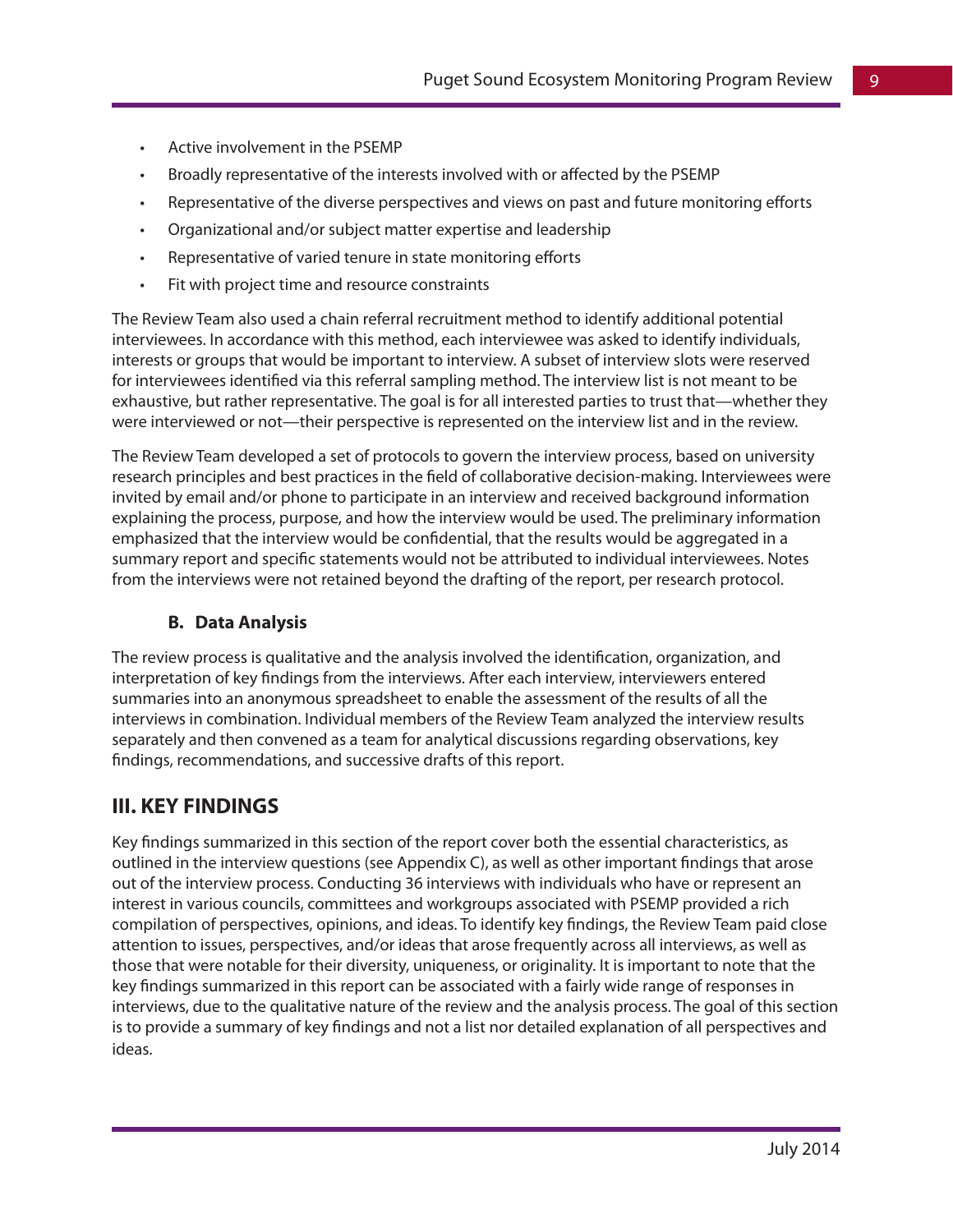#### **A. The PSEMP's Effectiveness Overall**

The vast majority of interviewees reported that, for a fairly young program, the PSEMP is off to a good start. Almost all interviewees commented on PSEMP's effectiveness at bringing hundreds of diverse, engaged, and highly knowledgeable individuals together to address monitoring in the Puget Sound. Having this unique forum for scientists, researchers, and decision-makers to share information about monitoring was frequently mentioned as one of the most positive attributes of the program. Almost all interviewees specifically highlighted the opportunity workgroups provide for this sharing of information and stated that workgroups were one of the most effective features of the PSEMP.

Overall, interviewees were optimistic about the future success of the PSEMP. Many noted that since it was created, just three years ago, the PSEMP has already increased the visibility and importance of coordinating monitoring efforts in Puget Sound. However, interviewees frequently mentioned a lack of clarity about the PSEMPS's purpose and goals, a slow decision-making process, a lack of staff to complete day-to-day operations, and a concern about dwindling participation. While some interviewees expressed a preference for a program that operates more autonomously or independent from the Partnership, the substantial majority spoke in favor of the continual improvement of the PSEMP's current organizational structure and processes.

#### **B. Purpose and Scope**

A lack of clarity about the PSEMP's purpose was a concern that arose repeatedly in the course of the interviews. There were notable inconsistencies in the way interviewees described the purpose of the PSEMP. There are also notable variations in how the PSEMP's purpose is presented in the program's bylaws, charter, website, and other documents and presentations. When asked to describe the purpose of the PSEMP, many interviewees commented on how the purpose remains unclear and that not all members share a common understanding. Some stated the scope of the program is also unclear and were unsure about whether it is to support the goals and track the efforts of just the Partnership or of all participating agencies and organizations that conduct monitoring in Puget Sound. Several interviewees thought the purpose and goals of PSEMP were too broadly defined and ambitious. Nearly all mentioned the need for a clearer understanding of the purpose, scope, and vision of the PSEMP.

#### **C. Accountability**

Interviewees defined accountability as *"Are we doing what we said we were going to do?"* However, responses varied widely about whether or not accountability exists, to whom, and for what the PSEMP is accountable. This variety in responses made assessing the overall accountability of the PSEMP extremely difficult.

Many thought it was too early to determine accountability because the PSEMP is still in the early stages of implementation. Often noted was how the work groups are at varying stages and not all are up and running. Interviewees who said accountability does exist often referenced the Vital Sign indicators for the State of the Sound Report to assert that the PSEMP has been accountable. Meanwhile, many noted there has not been as much progress towards accomplishing other activities because the work around the Vital Signs has required the majority of time and focus of members.

There were also many interviewees who stated it was not clear whether or not accountability exists. Some said it is difficult to attribute accountability because it is not clear what the PSEMP has or is supposed to accomplish. Several interviewees thought the goals of PSEMP were too broadly defined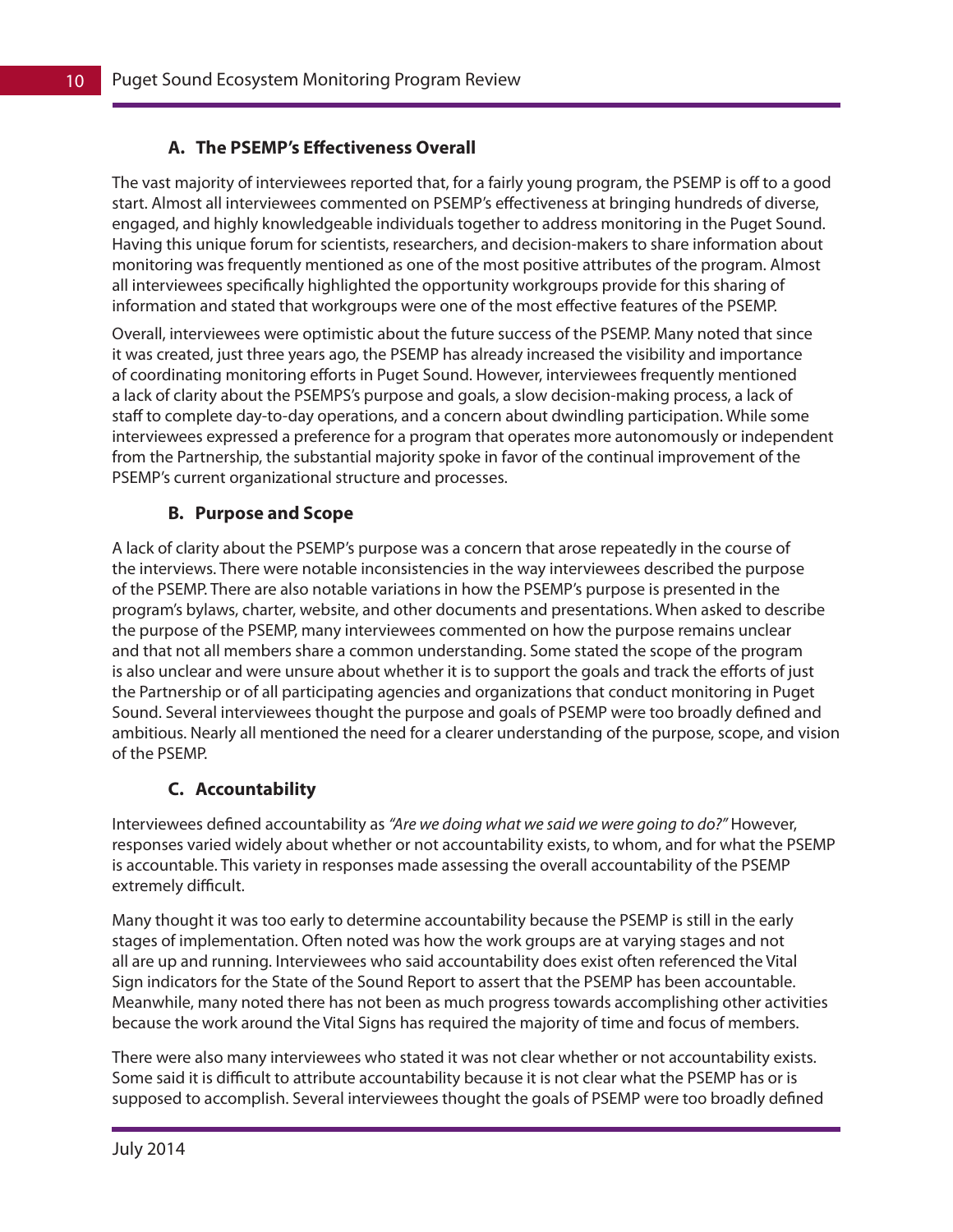and ambitious, which has made it difficult to determine how to accomplish each goal. On the same note, several mentioned the need to develop and better define ways to measure and track progress toward meeting the purpose and achieving the goals of the PSEMP.

The majority of interviewees also said it was not clear to whom PSEMP is accountable. Many noted components of the PSEMP's organizational structure that make it difficult to determine accountability. These components included unclear decision-making authority, lack of clarity around what it means to be an independent program, no hierarchical reporting structure, and lack of fiscal responsibility. Most interviewees said the PSEMP was accountable to the Partnership Leadership Council, and Science Panel. Other responses included either one or more of the following:

- All entities represented by the PSEMP
- The general public
- The Legislature
- The Governor
- • The Environmental Protection Agency (EPA)
- The Partnership Ecosystem Coordination Board

#### **D. Decision-Making**

Interviewees spoke favorably of the PSEMP's use of collaborative and consensus-based approaches to decision-making. Such processes were noted as being slow, but effective for making decisions and reaching agreements related to internal operations such as approving bylaws and work plans. When referring to successful decision-making, many interviewees talked about specific tasks, including compiling monitoring program inventories, identifying monitoring needs and gaps, and work associated with the Vital Signs.

Interviewees revealed a general lack of clarity about the types of decisions being made by the Steering Committee, as well as its overall decision-making authority. Many interviewees explained that, without the ability to direct money or actions, the Steering Committee lacks authority to make important decisions, leading to uncertainty about what the PSEMP is able to accomplish. Interviewees spoke to the Steering Committee's struggle with prioritizing the monitoring gaps identified by the work groups. Many recommended decision-making could be more effective if the Steering Committee were to clarify what decisions it needs to make and pinpoint the process and level of agreement required to make each decision. Many also recommended efforts be taken to clarify the purpose of the PSEMP, which would then help identify the types of decisions that the Steering Committee needs to make as well as how to achieve program goals.

Many interviewees described how inconsistent meeting attendance has sometimes led the Steering Committee to revisit previously agreed upon decisions, for the benefit of Committee members who were absent for the initial discussion and decision process. There was also considerable mention that stronger facilitation was needed to manage difficult conversations and help the Steering Committee reach decisions. Interviewees foresaw more challenging work on the horizon and suggested a facilitator and the use of better meeting management techniques would be valuable. Specific recommendations about meeting management included: keeping discussions focused on agenda topics, allocating and adhering to specific time frames for the discussion of agenda items, and clarifying expected outcomes of the meetings.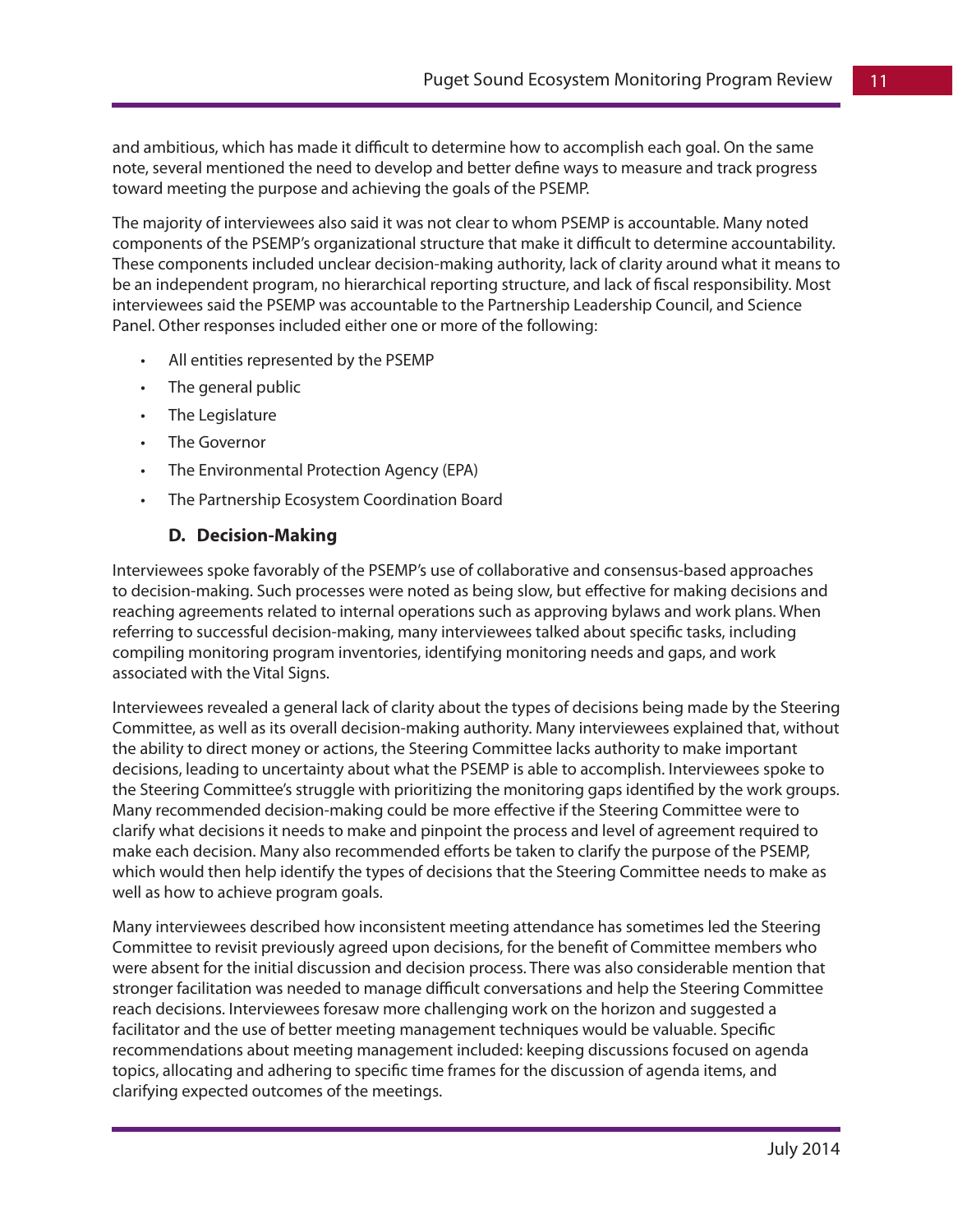#### **E. Transparency**

Interviewees emphasized the importance of transparency and overwhelmingly said *yes,* the PSEMP is transparent in its decision-making. Nearly all interviewees defined transparency as unrestricted access to the program and the information it generates. This included the accessibility of meetings, the inclusiveness of work groups, access to materials produced by the Steering Committee and work groups, and ensuring all viewpoints are heard. However, interviews suggest that aspects of the PSEMP's external and internal communication practices pose risks to its transparency.

Regarding external communication, there were concerns that transparency could be compromised due to information not being available and posted to the PSEMP website in a timely manner. Additionally, some interviewees expressed a concern that work products and other materials available on the website are too technical and not readily understandable to the broad public.

In terms of internal communication, interviewees frequently mentioned the short amount of time Steering Committee members are given to review materials before each meeting. Many stressed that preserving the PSEMP's transparency requires members attending and actively participating in meetings, as well as sufficient resources, including staff support. Almost all interviewees recommended an increase in staff capacity to upload and distribute Steering Committee and workgroup materials in a timelier manner. Some interviewees recommended sending additional information between meetings to keep people informed and promote conversation and constructive feedback. For example, the Stormwater work group sends a one page vignette with current events pertaining to stormwater monitoring in the region.

#### **F. Communication**

Responses varied on the effectiveness of internal and external communications, though many interviewees noted the Steering Committee is working on improvements. The State of the Sound, Vital Signs, and the PSEMP website were frequently mentioned as effective examples of external communication. Many interviewees also highlighted products such as the Marine Waters workgroup's Puget Sound Marine Waters yearly overviews and the Stormwater workgroup's reports, strategies, and recommendations for stormwater monitoring to be effective at communicating to external audiences. Interviewees nevertheless consistently stated that the PSEMP needs a cohesive overall communications strategy and dedicated resources for public outreach.

Regarding internal communication, many reported that communications between the Steering Committee and workgroups, between the Steering Committee and Leadership Council, and across workgroups could be improved. Reasons mentioned include a lack of clarity about who is responsible for communications, inconsistent Steering Committee participation, written materials not uploaded online and distributed to participants via email in a timely manner, and a lack of capacity to implement an effective communications strategy.

To improve communication between the work groups and Steering Committee, some recommended the chair of each work group serve as an official liaison on the Steering Committee. There were recommendations for more opportunities for work groups to interact with each other, including increased interactions among the work groups' chairs and staff leads and the Steering Committee chair and staff leads. Some recommended using the marine waters workgroup approach to increasing opportunities for internal communication. The Marine Waters work group holds an annual "Year-in-Review Kick-off Meeting/Workshop," where people from other workgroups and interested parties are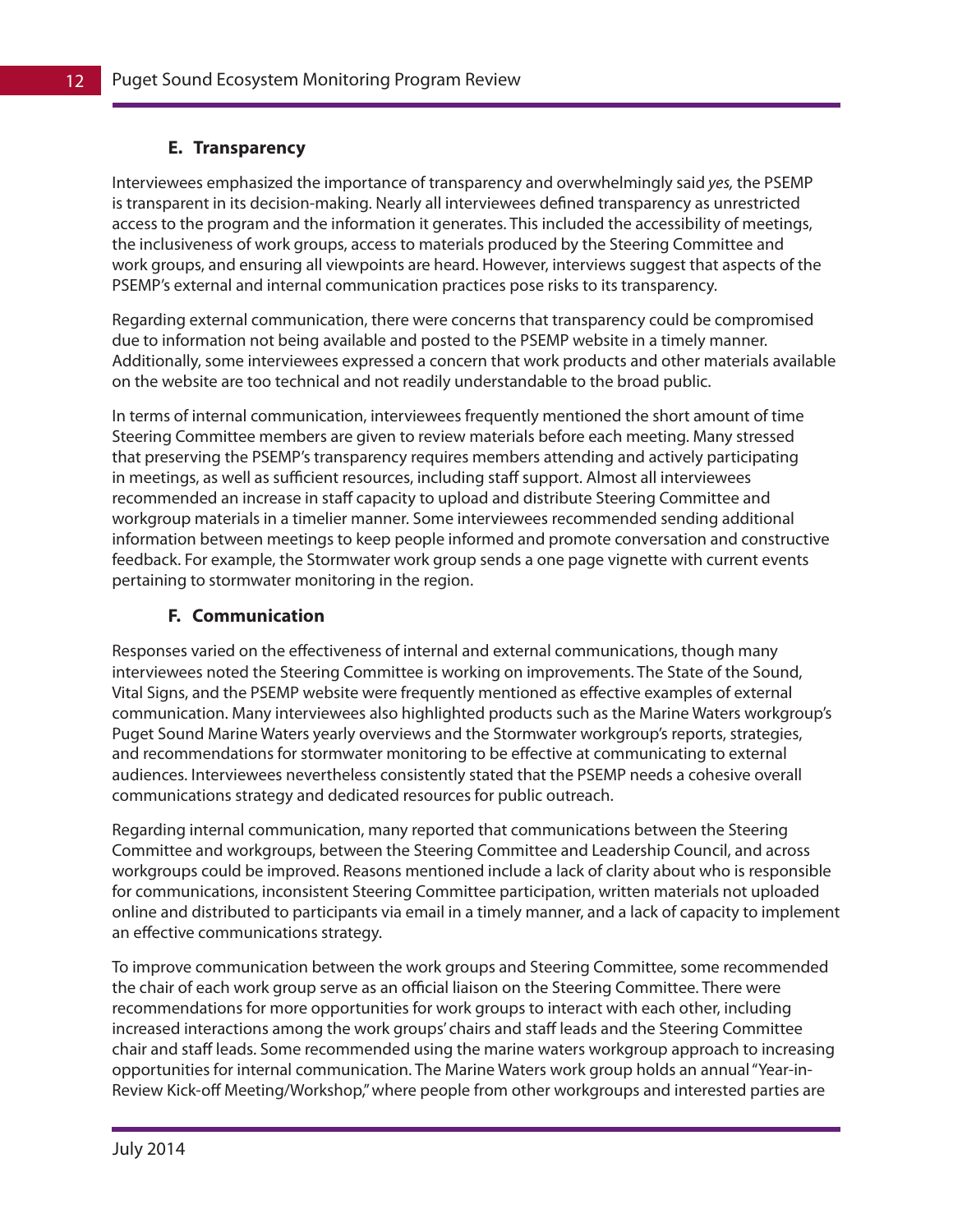invited to present data and reports from the previous year. This information is then used to compile the yearly NOAA/PSEMP *Puget Sound Marine Waters Overview*.

For external communication, interviewees recommended a number of approaches to better communicate the work of the PSEMP:

- • Creating and distributing more PSEMP publications to explain and highlight the PSEMP's accomplishments.
- Peer review processes to document and publish the PSEMP's products.
- Compiling and issuing quarterly one-page summaries of the PSEMP's accomplishments and findings.
- Publishing annual reports to highlight the work of each work group and the Steering Committee, which could serve as communication and outreach materials.

#### **G. Resources**

Nearly all interviewees identified aspects of the PSEMP they believe require more resources. Most frequently mentioned was the Steering Committee and its need for additional resources to help with day-to-day functions, including generating meeting notes and ensuring materials are posted on the webpage. Many noted and expressed empathy towards support staff being overloaded with tasks. Many stated facilitation and meeting management tools were needed, and some recommended hiring a professional facilitator. Some interviewees proposed hiring an "executive director", whose time would be completely dedicated to ensuring effective operations and helping increase the visibility of the PSEMP. Interviewees also recommended, almost unanimously, that the PSEMP continue to create and improve its funding strategy and assure the strategy is aligned with the PSEMP's goals. The majority of interviewees indicated the PSEMP's structure is not fatally flawed, but argued that significant additions to the current capacity of the program are needed if the program is going to be truly effective.

#### **H. Objectivity and Trust**

Interviewees defined objectivity as minimal bias, balancing different viewpoints, and the ability to act independent of or not be influenced by individual interests. The majority of interviewees said the PSEMP is objective in its actions, due to the diverse and broad range of institutional affiliations represented among its participants. However, some concern was mentioned about overrepresentation of government agencies and interests on the Steering Committee and work groups.

Interviewees defined trust in terms of whether or not the information generated by the PSEMP can be trusted and as the level of trust that exists among the participants. Nearly all said that the information generated by PSEMP is trustworthy and that transparency was important to maintain trust. However, when asked about the goal to *ensure data are credible, trusted, and available with known precision, accuracy, and certainty*, some noted it was difficult to determine whether this goal is being met because the PSEMP doesn't necessarily generate monitoring data. Some noted the individual entities that are represented on the PSEMP are responsible for ensuring data is credible and trustworthy. Some also said the workgroups have been an effective venue for making sure this goal is achieved. Overwhelmingly, interviewees said that trust exists among the participants, highlighting the knowledge and caliber of participants and good working relationships.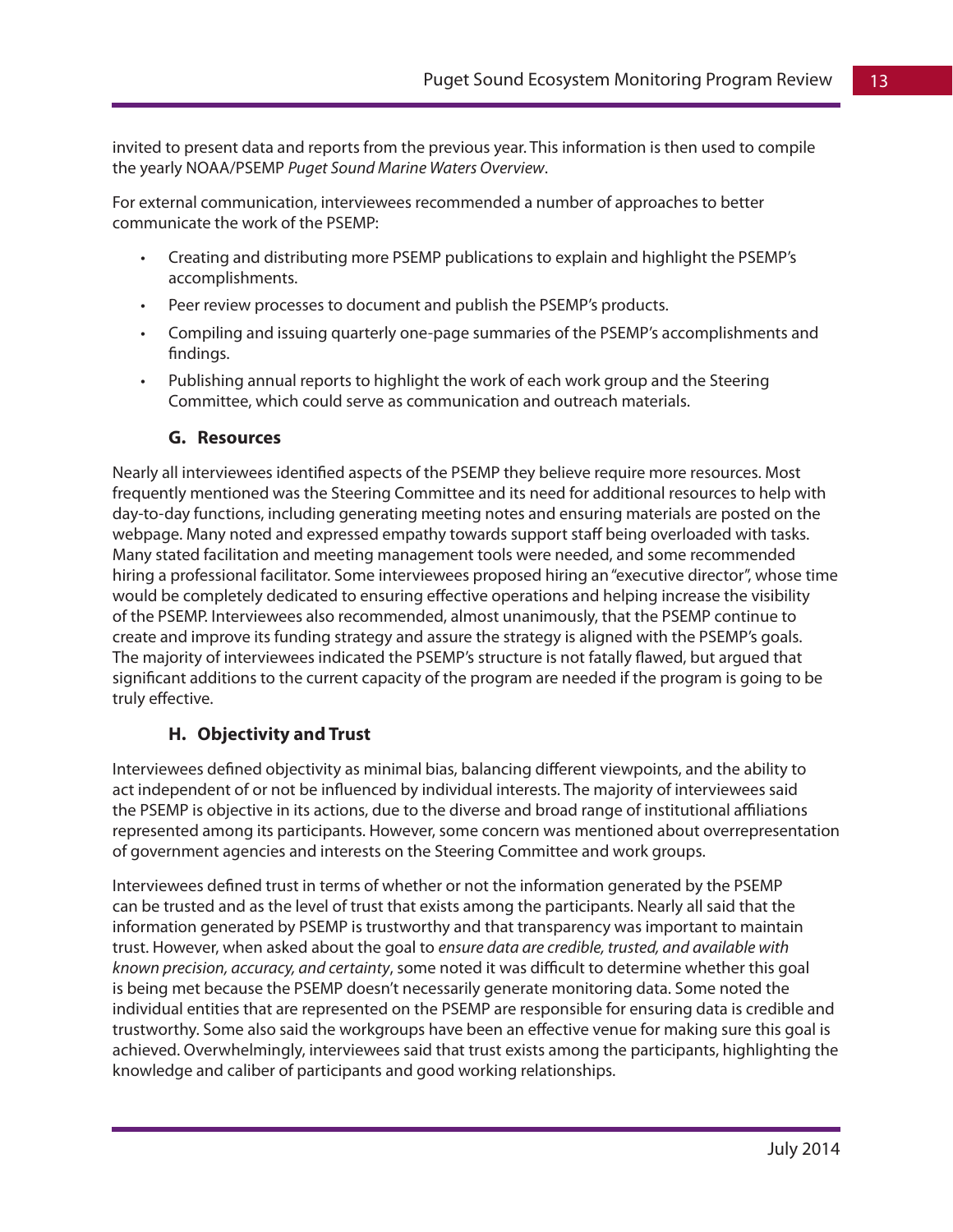#### **I. Independence**

Responses varied widely regarding the independence of the PSEMP, suggesting a substantial range of views and some confusion about the PSEMP's independence. Some interviewees discussed independence in terms of whether or not the PSEMP is or should be an autonomous entity responsible for coordinating monitoring, "independent" of the Partnership and other agencies. Interviewees frequently described the history of the program and the different governance models as a longstanding point of concern since the PSEMP was created. Interviewees provided examples that could serve as a model for this type of independent program, including the San Francisco Estuary Institute's Regional Monitoring Program (www.sfei.org) and the Southern California Coastal Water Research Project (www.sccwrp.org).

Many indicated that while the Steering Committee is chartered as an independent decision-making body of the PSEMP, there is a lack of clarity about the Committee's decision-making authority and to what entity and/or entities the Committee is to deliver its decisions. Some interviewees were unsure about whether the purpose and scope of the PSEMP are to support the goals and track monitoring related efforts of the just the Puget Sound Partnership, or to provide such support and tracking for all participating agencies and organizations that conduct monitoring in Puget Sound. Others expressed a desire for more clarity about what it means for the PSEMP to be an "independent entity," as its website declares it to be. Also mentioned was how the PSEMP was not an independent program but a collection of agencies, organizations, governments, and interested parties that each have their own governance structures and monitoring efforts. And some said it was not the PSEMP that is independent, but the Steering Committee.

Others focused on whether the extent and intent of the PSEMP's work is influenced unduly by the Partnership and its staff. A small but significant number of respondents expressed concerns about the role of Partnership staff and their ability to influence the work and decisions of the Steering Committee and workgroups. Some interviewees noted the dependence on the Partnership to provide staff support for the PSEMP has led to this perception of undue influence. Others indicated this perception exists because the PSEMP's work to date is strongly associated with the Vital Signs and Action Agenda. Also mentioned was that in efforts to avoid being viewed as influencing the PSEMP, Partnership staff have been overly accommodating or non-directive. Some recommended hiring staff outside of the Partnership to help diversify staff representation.

#### **J. Broad Representation and Participation**

Nearly all interviewees said *yes*, the PSEMP is broadly representative, as specified in its charter. Many noted, however, that members participate inconsistently, especially within the Steering Committee. Interviewees identified five Steering Committee seat vacancies, and a lack of participation and/ or representation from business and industry, agriculture, and tribes. Many reasons were given for inconsistent participation, including ambiguity about the overall purpose, current accomplishments, and future goals of the PSEMP; the Steering Committee's unclear decision-making authority; the volunteer time required and having to take personal time off to attend meetings; and slow-moving decision-making processes. Some noted that since the objectivity of the PSEMP is due to its diverse representation, diminishing participation could limit its ability to maintain objectivity and trust.

Many interviewees suggested identifying more creative ways to encourage participation. Recommendations included covering travel and incidental expenses, providing coffee and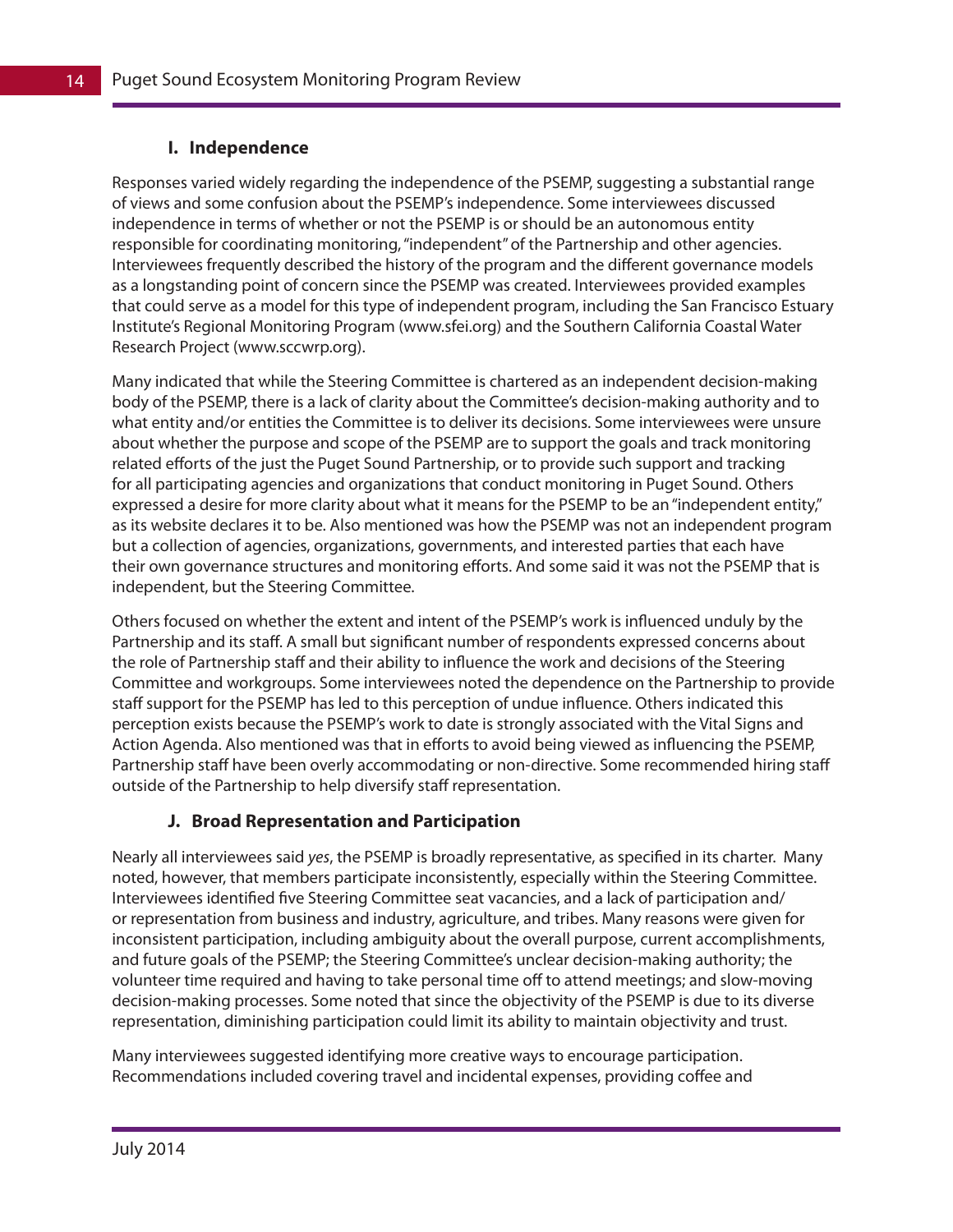refreshments at meetings, having some meetings outside of normal business hours to accommodate members who are not able to take leave time to attend the meeting, and improving collaborative technology. Some suggested stricter attendance requirements by either the primary seat holder, or a designated alternative. Similarly, formal contracts between the Steering Committee and the entity or interest that Committee members represent was suggested in order to establish formal commitments to participation by Steering Committee members. Other interviewees suggested exploring ways to increase the pace of Steering Committee meetings.

## **IV. CONCLUSIONS**

The purpose of this review was to assess whether essential characteristics of the PSEMP, as identified in the PSEMP charter and by the Partnership Leadership Council, are being achieved. In the previous section of this report, the Review Team summarized what was learned from 36 interviewees about their perspectives on the achievement of these essential characteristics. The Review Team heard a great deal of optimism about the PSEMP and support for the continual improvement of the current organizational structure and processes to ensure its future success. The Review Team concludes that there are elements of the current organizational structure of the PSEMP that if addressed, would help the program reach its full potential.

- A shared definition of the purpose of the PSEMP is lacking across the various program components. The uncertainty in "what are we about," "where are we going" and "who has the authority to guide us" needs to be addressed to prevent the fracturing of common direction in the near future.
- The Steering Committee is central to the PSEMP's ability to function. Therefore, emphasis should be placed on **ensuring the Steering Committee has what is necessary to successful lead the program.** In addition, the role of the Steering Committee in relation to the Partnership Leadership Council, Ecosystem Coordination Board, Science Panel, and contributed staff is not clear, nor commonly understood, and should be addressed.
- The PSEMP is under resourced. It may be the case that, by addressing the issues identified above, the level of support may prove to be sufficient. But there are enough statements in the interviews to suggest that the PSEMP requires greater staff support, facilitation, and financial resources.

## **V. RECOMMENDATIONS**

Based on the findings above, the Review Team offers the following specific recommendations:

#### **1. Clarify Purpose and Scope**

- Clarify the PSEMP's purpose, vision, and scope of responsibilities. Develop and use consistent language when communicating the purpose, vision, and scope throughout all levels of the organization and across documents. Consider defining a vision that describes the desired future success of the PSEMP and its efforts.
- Define realistic goals, expectations regarding resources required, time commitments, outputs, and expected outcomes.

#### **2. Continue Improving Communication**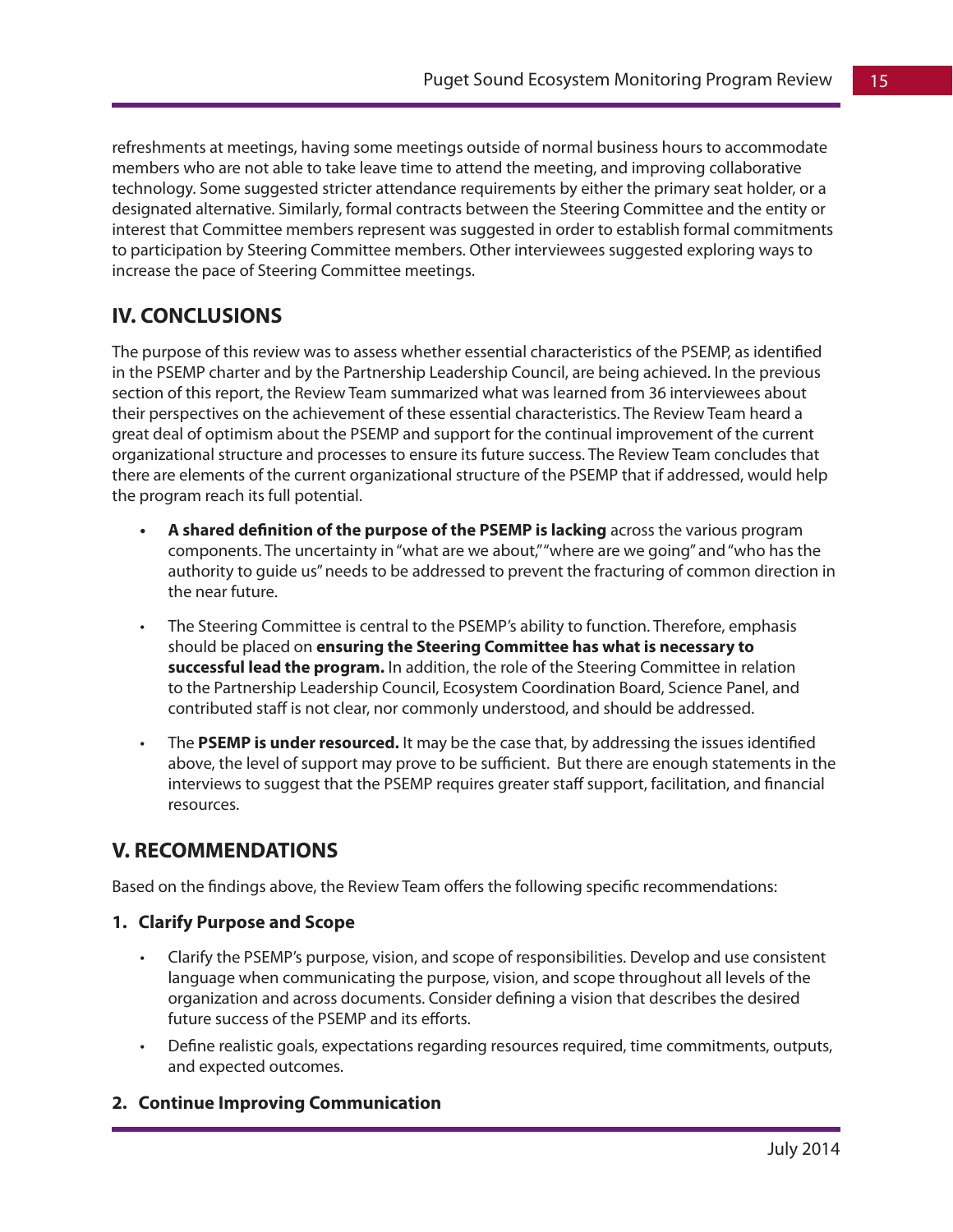- • Use consistent language in all forms of the PSEMP internal and external communications, especially when communicating the PSEMP's purpose, vision and scope of responsibilities.
- The Steering Committee should agree upon a realistic schedule for routinely communicating and interacting with work groups. Consider assigning a Steering Committee member to each work group to serve as an official liaison.
- • The Steering Committee should explore ways to increase communication outside of meetings. Consider replicating communication approaches being used by the Stormwater and Marine Waters workgroups that were highlighted by interviewees as being successful.
- • Arrange for a year-end report from the Steering Committee and each work group. This information can then be combined to generate a year-end report of the PSEMPs accomplishments.

#### **3. Clarify Roles, Responsibilities, and Decision-Making Authority**

Eliminate areas of ambiguity in the organizational structure of the PSEMP by clarifying the roles, responsibilities, and decision-making authority of: the Steering Committee; Partnership staff; workgroup leads and members; Leadership Council; Science Panel; and the Ecosystem Coordination Board. These clarifications will also serve to address some of the ambiguity surrounding accountability.

#### **4. Build Collective Leadership Capacity within the Steering Committee**

- The Steering Committee should decide what leadership roles it needs from its chair, co-chair, and Partnership staff support.
- • Consider providing training opportunities for chairs, co-chairs, and support staff to refresh their facilitation, meeting management, and group process skills.
- Provide a new-member orientation session. Consider developing a packet of orientation materials on the PSEMP.
- • Institute meeting management tools.
	- i. Provide meeting materials in a more timely matter, preferably at least two weeks before each meeting so members have adequate time to prepare. Distribute a list of action items within one week after each meeting.

ii. Label each agenda item to clarify the purpose, approach to decision-making, and desired outcomes (i.e. will the topic be sharing information, discussion, a brainstorming session, require decision-making). Also label each agenda item with the time allocated for its completion.

#### **5. Address Staffing, Resources, and Participation Constraints**

- • Consider increasing staff support to assist with logistical support for the Steering Committee and work groups including meeting notes, tracking action items, and to ensure materials are distributed and posted on the PSEMP website in a timely manner. Also consider hiring staff outside of the Partnership to help diversify staff representation.
- The Steering Committee should explore options to incentivize participation, including options highlighted by interviewees in the Key Findings section of this report.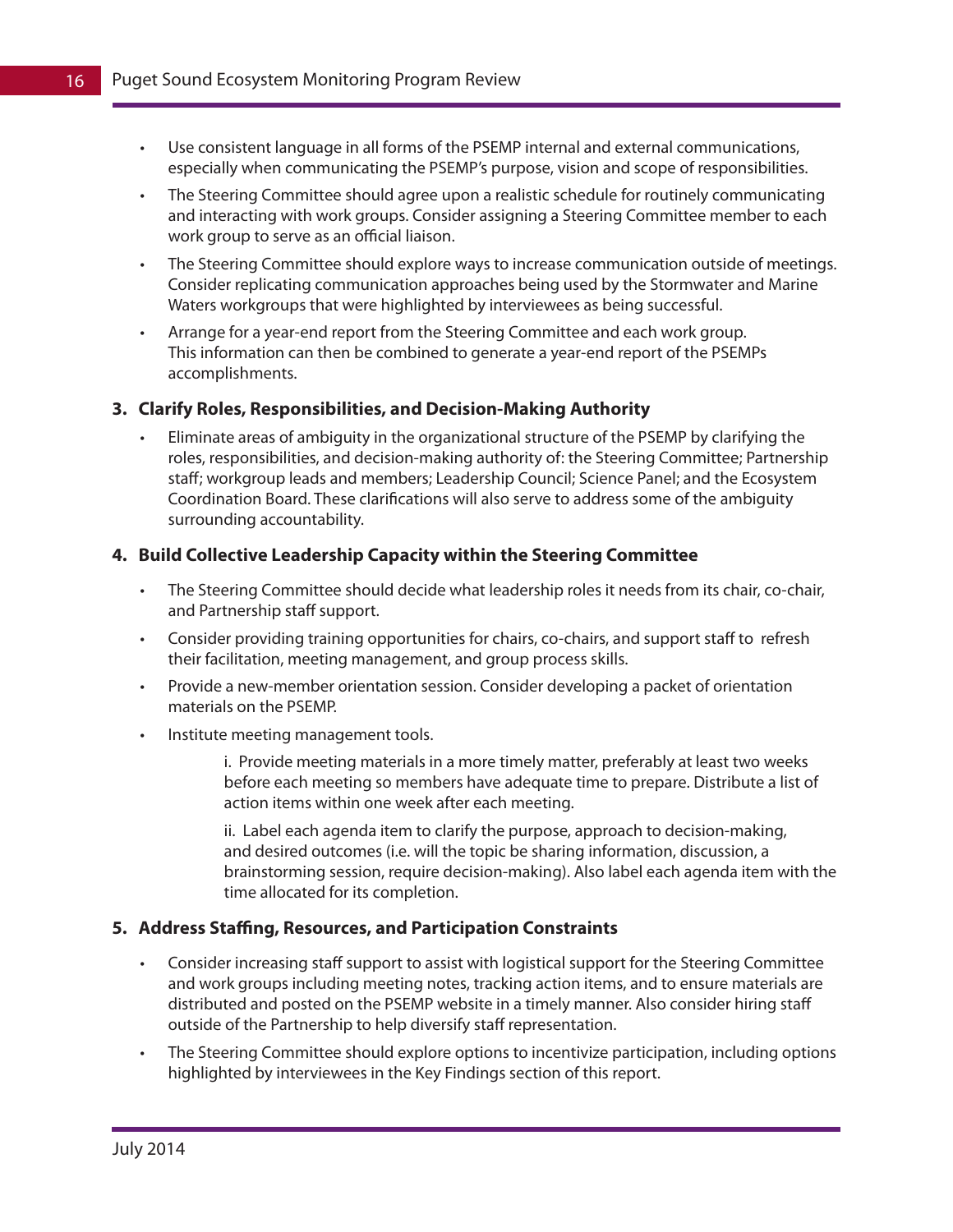The Review Team was impressed with the number of highly motivated, dedicated, and knowledgeable individuals involved in PSEMP, all of whom are working towards a common desire—to improve monitoring in the Puget Sound. This report is offered in the hope that members of the PSEMP will find it useful in achieving the program's essential characteristics. *The Review Team is deeply grateful to the many individuals who gave their time and energy to be interviewed, and to otherwise inform this report.*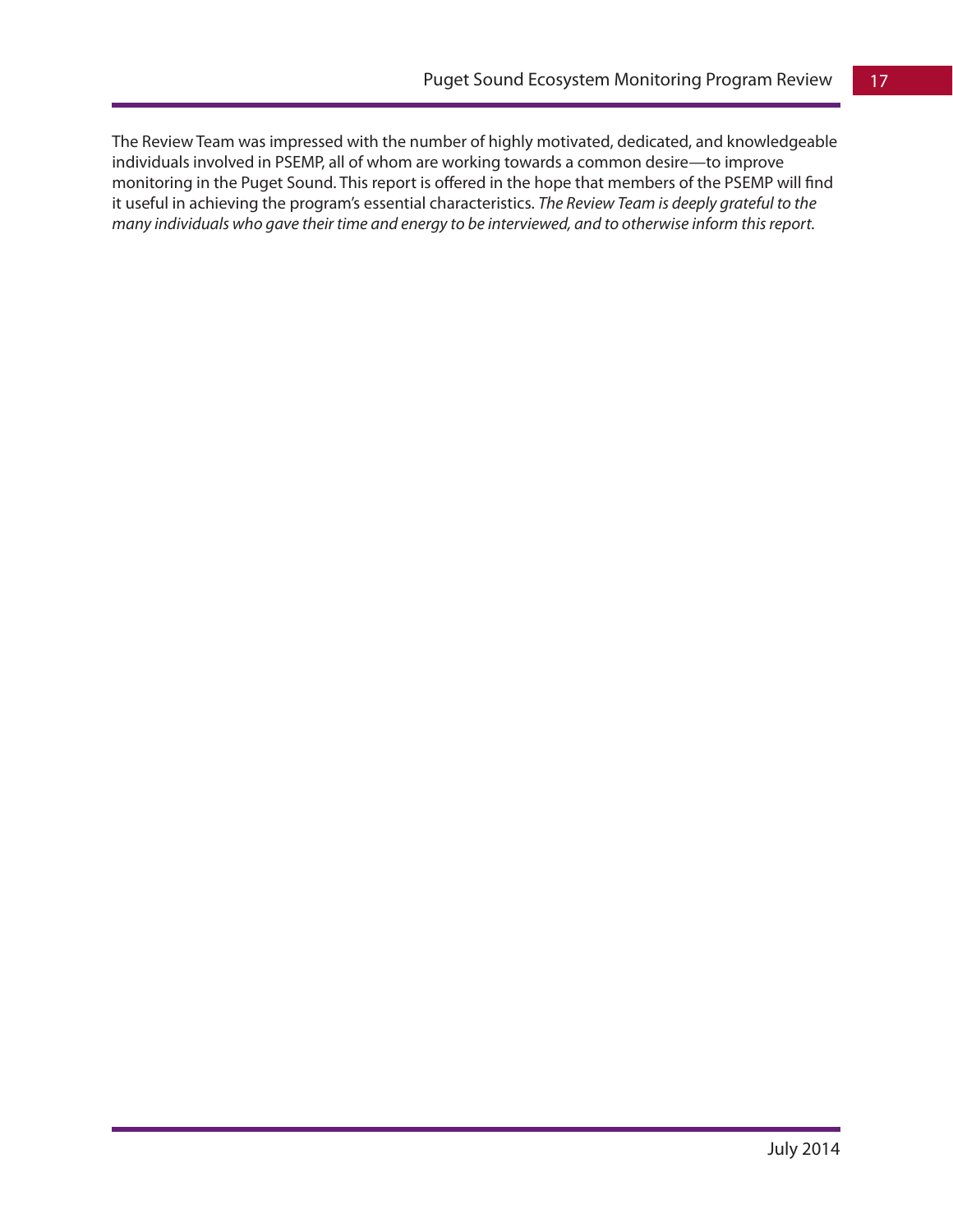## **APPENDIX A.**

**WASHINGTON STATE UNIVERSITY** 

## **M D. RUCKELSHAUS**

UNIVERSITY OF WASHINGTON

#### The William D. Ruckelshaus Center and Review Team Members

The mission of the William D. Ruckelshaus Center is to act as a neutral resource for collaborative problem solving in the State of Washington and Pacific Northwest. The Center provides expertise to improve the quality and availability of voluntary collaborative approaches for policy development and multi-party dispute resolution.

The Center is a joint effort of Washington's two research universities and was developed in response to requests from community leaders. Building on the unique strengths of the two institutions, the Center is dedicated to assisting public, private, tribal, non-profit and other community leaders in their efforts to build consensus and resolve conflicts around difficult public policy issues. The Center also advances the teaching and research missions of the two universities by bringing real-world policy issues to the academic setting.

The Center is hosted at the University of Washington by the Daniel J. Evans School of Public Affairs and at Washington State University by WSU Extension. It is guided by an advisory board of prominent local, state and regional leaders representing a broad range of constituencies and geographic locations. The board is chaired by William Ruckelshaus.

The Center envisions a future in which governmental leaders, policy makers, stakeholders and citizens in the state of Washington and the Pacific Northwest routinely employ the tools of collaborative decision making to design, conduct and implement successful public policy processes.

#### **Review Team Members**

Amanda Murphy, Ruckelshaus Center Project and Research Specialist, WSU Extension Faculty

Meghan Bunch, Ruckelshaus Center Graduate Intern, University of Washington Evans School of **Public Affairs** 

Rob McDaniel, Director, WSU Extension Community & Economic Development Program

Stephen Page, Associate Professor, University of Washington Evans School of Public Affairs

Michael Kern, Director, The William D. Ruckelshaus Center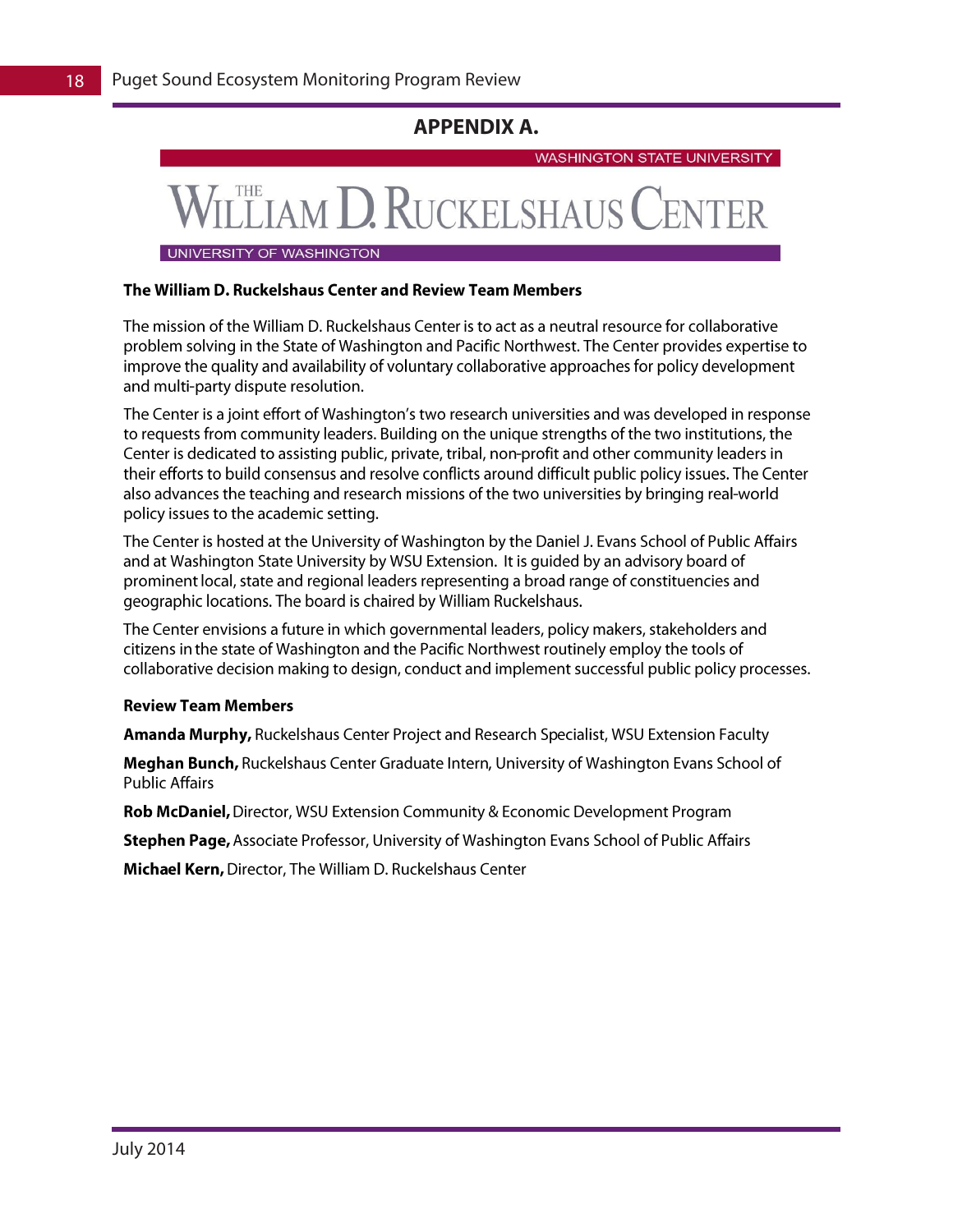## **APPENDIX B.**

## **Puget Sound Ecosystem Monitoring Program Review Interview List**

| Joe Anderson          | Washington State Department of Fish and Wildlife (WDFW)           |
|-----------------------|-------------------------------------------------------------------|
| Richard Brocksmith    | Skagit Watershed Council                                          |
| Lisa Chang            | United States Environmental Protection Agency (EPA)               |
| Alan Chapman          | Lummi Tribe                                                       |
| Tracy Collier         | <b>Puget Sound Partnership</b>                                    |
| <b>Bruce Crawford</b> | National Oceanic and Atmospheric Administration (NOAA)            |
| Ken Currens           | Northwest Indian Fisheries Commission (NWIFC)                     |
| Karen Dinicola        | Washington State Department of Ecology (DOE)                      |
| Rick Dinicola         | United States Geological Survey (USGS)                            |
| Rob Duff              | Washington State Governor's Legislative Affairs and Policy Office |
| Ross Dunning          | Kennedy/Jenks Consultants                                         |
| Ken Dzinbal           | <b>Puget Sound Partnership</b>                                    |
| Duane Fagergren       | <b>Puget Sound Partnership</b>                                    |
| Fred Felleman         | Friends of the Earth                                              |
| Leska Fore            | Puget Sound Partnership                                           |
| Diana Gale            | Washington State Public Works Board                               |
| Caroline Gibson       | Northwest Straights Marine Conservation Initiative                |
| Nathalie Hamel        | Puget Sound Partnership                                           |
| Chris Harvey          | National Oceanic and Atmospheric Administration (NOAA)            |
| Kris Holm             | Association of Washington Businesses                              |
| Andy James            | <b>Puget Sound Institute</b>                                      |
| Robert Johnston       | United States Navy                                                |
| Jerry Joyce           | Seattle Audubon and Moon Joyce Consulting                         |
| Heather Kibbey        | City of Everett                                                   |
| Martha Kongsgaard     | Kongsgaard-Goldman Foundation                                     |
| Kate Litle            | Washington Sea Grant                                              |
| Jan Newton            | University of Washington                                          |
| Kit Paulsen           | City of Bellevue                                                  |
| Dave Peeler           | <b>Puget Sound Partnership</b>                                    |
| <b>Scott Powell</b>   | Seattle City Light                                                |
| Michael Schmidt       | Long Live the Kings                                               |
| Ron Shultz            | Washington State Conservation Commission (WSCC)                   |
| Jim Simmonds          | King County                                                       |
| John Stein            | National Oceanic and Atmospheric Administration (NOAA)            |
| Loretta Swanson       | Mason County                                                      |
| Heather Trim          | Futurewise                                                        |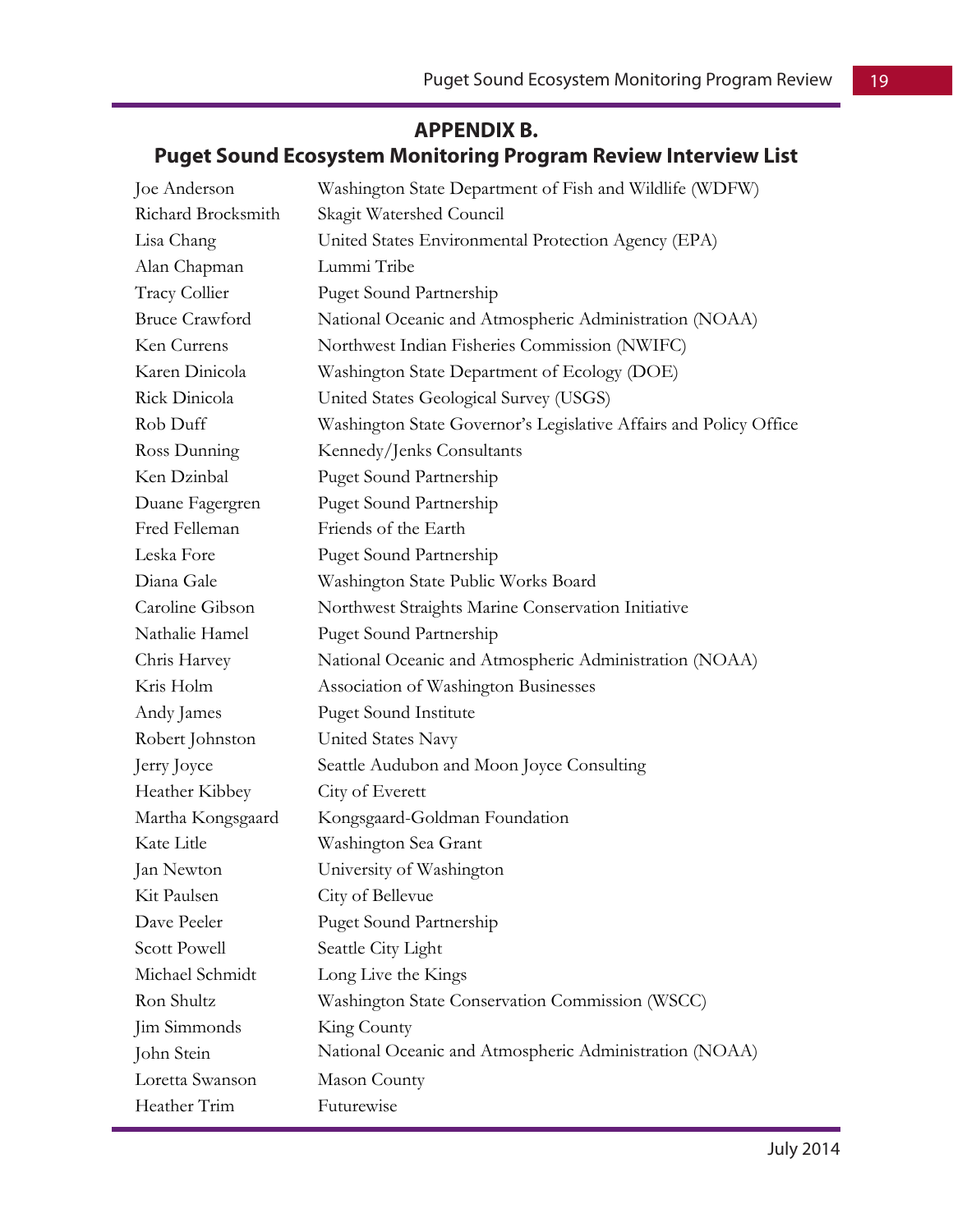### **APPENDIX C.**

**WASHINGTON STATE UNIVERSITY** 

## **CELIAM D. RUCKELSHAUS CENTER**

UNIVERSITY OF WASHINGTON

#### **Puget Sound Ecosystem Monitoring Program Review Interview Questions**

#### **Background**

The Puget Sound Partnership (Partnership) created the Puget Sound Ecosystem Monitoring Program (PSEMP) to evaluate progress towards ecosystem recovery and serve as a foundation for continually improving the scientific basis for management actions throughout Puget Sound. PSEMP's charter describes an independent monitoring program and a Steering Committee that works collaboratively across all participating agencies and organizations and coordinates monitoring efforts to provide credible, high quality and accessible monitoring findings. In the resolution setting up the PSEMP the Partnership's Leadership Council required a two-year review of the PSEMP by: "*an objective and independent entity to assess whether essential characteristics, particularly transparent decisionmaking, availability and credibility of data, and accountability and trust, are being achieved."*

The Partnership has requested that the William D. Ruckelshaus Center (Center) conduct the review of the PSEMP. The Center is a joint effort of Washington State University and the University of Washington, dedicated to assisting public, private, tribal, non-profit and other community leaders in their efforts to build consensus and resolve conflicts around difficult public policy issues (for more information, visit www.ruckelshauscenter.edu).

Center staff will conduct the review using an interview-based assessment process. The Center will interview involved parties and stakeholders to capture a wide range of perspectives about whether essential characteristics of the PSEMP—particularly transparent decision-making, availability and credibility of data, and accountability and trust— are being achieved. The Center will use the interview data to prepare an assessment report. As specified in the resolution, the report will outline key findings and any recommendations for improvement including information on alternative processes that may better meet the goals of the PSEMP.

You have been identified via the Center's selection criteria and/or referral, as a person with an important perspective and knowledge of the PSEMP. We are hoping you will participate in the interview. Your participation is completely voluntary and you may choose at any time during the interview to decline to answer a question or end the interview. In order to promote open and frank discussion, and to conform to the Center's and university research protocols, all interviews will be confidential. This means the Center's report will include a list of who was interviewed and key themes that emerged from the interviews, but names will not be associated with any of the statements. The Center's report will be made available to all those who participated in the interview process and other interested parties.

On the following page are the questions for the interview. They are provided in advance to offer you the opportunity to reflect prior to the interview. It is not necessary to prepare responses to the questions in advance.